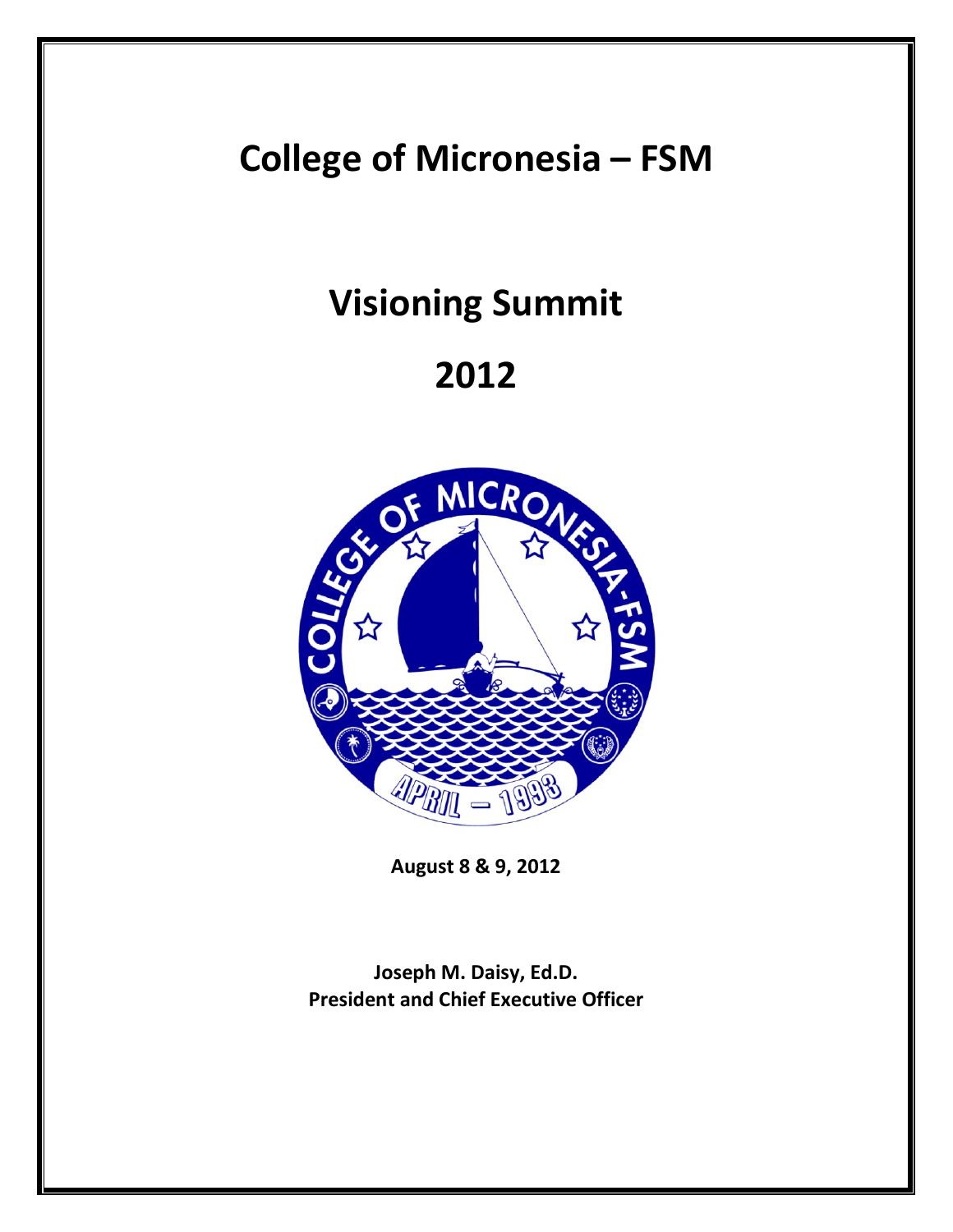#### **BOARD OF REGENTS**

**Kasio E. Mida, Chairman** Representing the National Government **Lyndon L. Cornelius, Vice Chairman** Representing Kosrae State **Mary B. Figir, Secretary/Treasurer**  Representing Yap State **Graceful K. Enlet, Member** Representing Chuuk State **Churchill Edward, Member** Representing Pohnpei State

#### **CABINET**

**Joseph M. Daisy, Ed.D.,** President and Chief Executive Officer **Mariana Ben Dereas**, Vice President for Instructional Affairs **Ringlen Ringlen**, Vice President for Student Services **Joseph Habuchmai**, Vice President for Administrative Services **Jim Currie**, Vice President for Cooperative Research and Extension **Frankie Harriss**, Vice President for Institutional Effectiveness and Quality Assurance **Ross Perkins,** President, Faculty/Staff Senate President, Student Body Association or designee

> **College Contact Information: Phone**: (691) 320-2480 **Fax**: (691) 320-2479 **Website**: [www.comfsm.fm](http://www.comfsm.fm/)

**Report Prepared by: Office of Institutional Research and Planning** Jimmy Hicks, Director William Haglelgam, Data Researcher Francis Alex, Administrative Specialist **Email**[: rschplanning@comfsm.fm](mailto:rschplanning@comfsm.fm)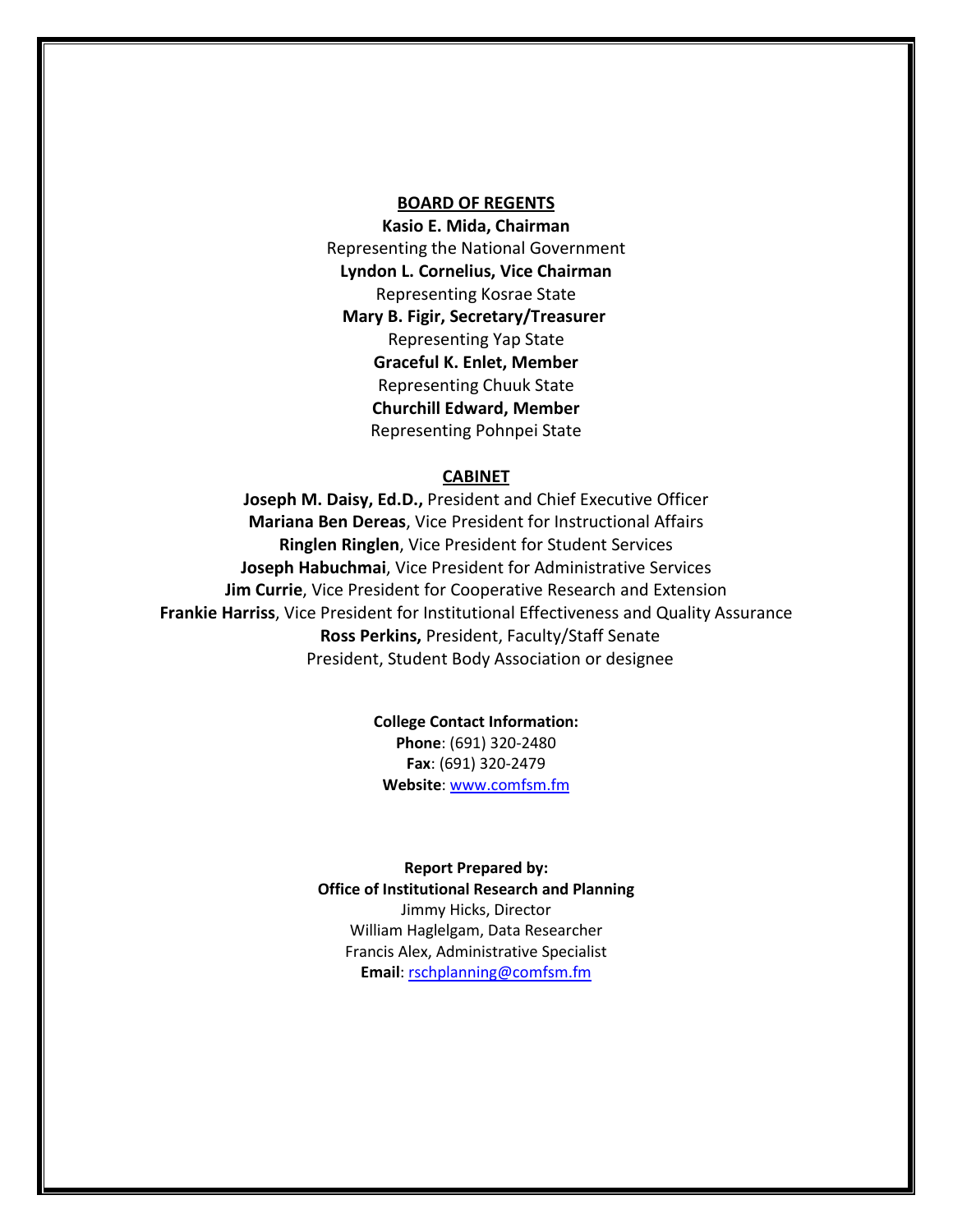### **Introduction**

The College of Micronesia – FSM hosted a Visioning Summit for external and internal stakeholders on August 8 & 9, 2012, at the FSM – China Friendship Sports Center on its national campus. The Visioning Summit was timed to coincide with the initial steps in developing a new five year Strategic Plan for the college.

#### **Purpose of the Visioning Summit**

The Visioning Summit was designed to:

- Review the college's existing Strategic Plan to ascertain what was accomplished and to make recommendations on aspects of the plan still relevant,
- Review the current college Mission and Values in view of changing conditions and determine what might still be pertinent in developing and/or revising the Mission and Values of the college.
- Review and make recommendations on the college's Integrated Educational Master Plan (IEMP) to better align the plan for greater impact on improving student learning and achievement, and
- Review and discuss the Assessment of the College's Communication Plan: Purposeful Dialogue at COM-FSM.

The agenda for the Visioning Summit can be found in Appendix A.

#### **Organization of the Visioning Summit**

The Visioning Summit was organized to foster purposeful dialogue and to allow participant's active engagement. Short introductions were provided for each of the major issues addressed during the Visioning Summit followed by group breakout sessions. A series of guiding questions were provided to assist with consistency of discussions, but groups were encouraged to explore areas they felt were not adequately covered. Originally, eight different groups were organized by colors, with trained facilitators to discuss and make recommendations on vital issues facing the college. In some cases, two groups were collapsed into one to facilitate discussions. Details of the groups' discussions and recommendations can be found in Appendix B (the appendix attempts as much as possible to reflect the group's responses with only minor editing, in some cases similar responses were combined. The groups also conducted a visual prioritization related to the Mission and can be viewed in Appendix C.

A number of key documents were provided to the groups to facilitate discussions. Included were:

■ Integrated Educational Master Plan  $(2012)$ 

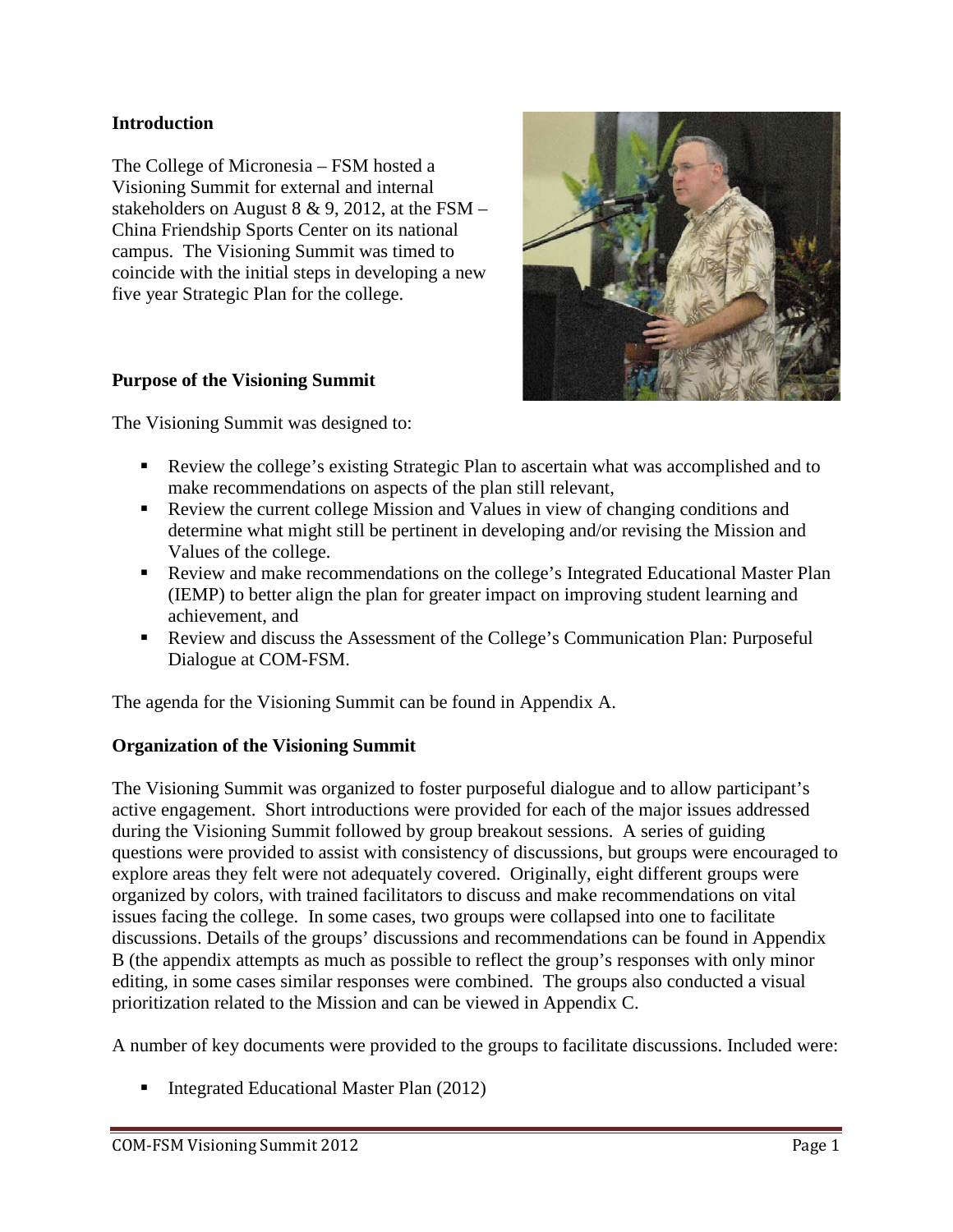- College of Micronesia FSM Strategic Plan  $(2006 2011)$
- Assessment of the 2006 2011 College of Micronesia FSM Strategic plan (2012)
- **Purposeful Dialogue at COM-FSM: An Analysis of the COM-FSM Communications** Plan and ACCJC Recommendation One with Recommendations (2012)
- President's White Paper COM-FSM Quality, Sustainability, and Success: A Framework for Planning and Action (2012).

The college's Institutional Research & Planning website<http://www.comfsm.fm/irpo/> provides access to the background documents for the summit.

# **Participants: External and Internal**



There were one hundred forty eight external and internal stakeholders participating in the college's visioning summit. External participants included department secretaries from the FSM national government, senators from the Pohnpei State Legislature, and representative of the FSM Development

Bank, FSM Congress, National Department of Education, Yap State Department of Education, SPC and Moylan's Insurance. All campuses and departments of the college were represented including student representatives from the national campus. A full listing of participants is located in Appendix D.

## **Major Components of the Visioning Summit**

The following is a brief summary of the discussions and recommendations of the breakout sessions. The information has been edited to reduce duplication and in some cases grouped into categories for easier reading.

## **Where we are: A review of the Strategic Plan (Breakout session 1)**

**Commitments -** The College is committed to fostering student success in academic and

technical training areas, but also must have greater focus on providing a high quality workforce for the FSM as a small island developing nation. The college is also committed to meeting the Institutional Learning Outcomes (ILOs) established for the college. To assist in meeting the college's commitments greater emphasis needs to be placed on a culture of evidence. A major commitment is to remain fully accredited and continuously improving.

**Relevance of Current Goals –** The discussion

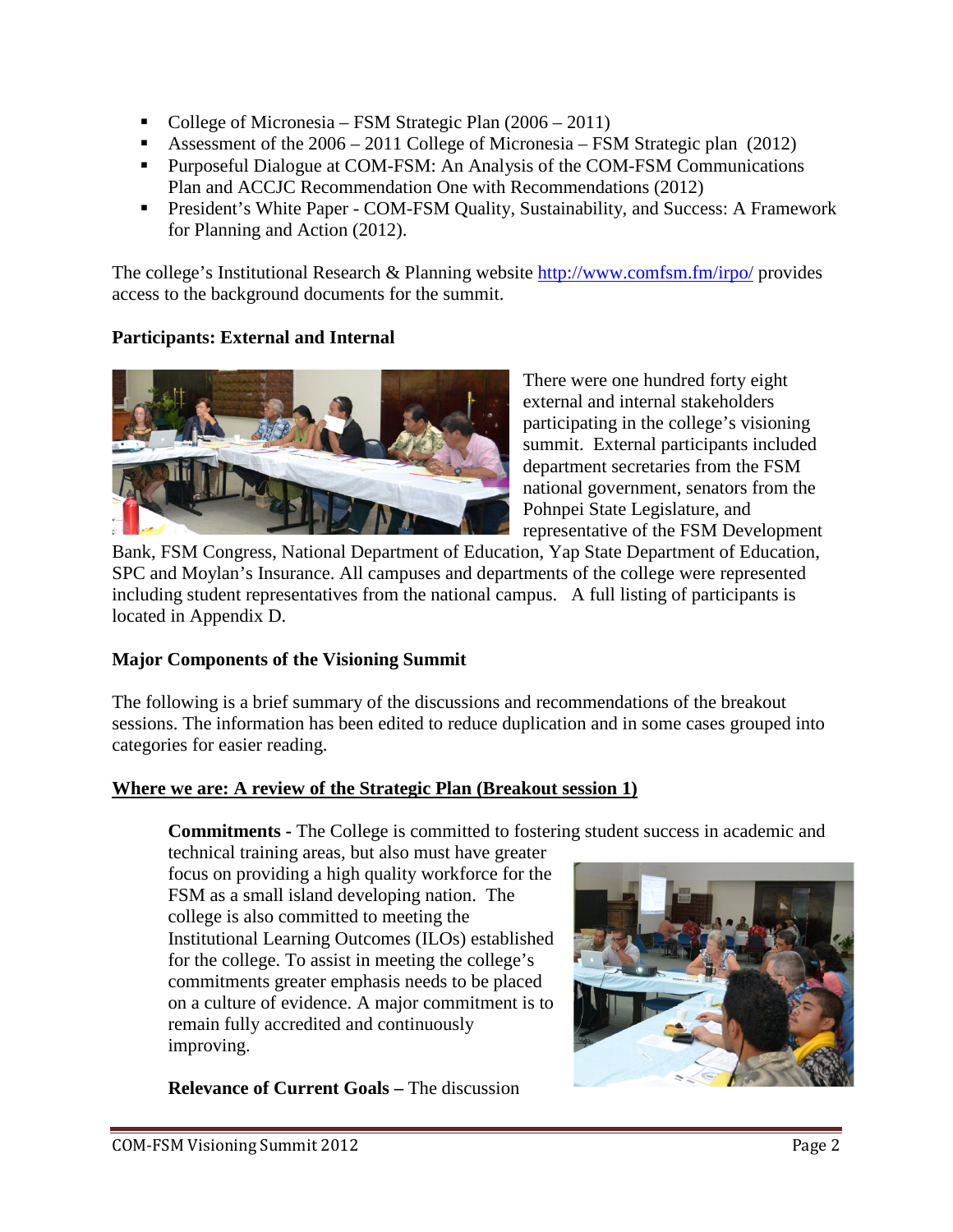groups generally determined that the goals of the current plan are still considered relevant, but effort needs to be taken in resource allocation against the goals and greater emphasis on implementation of the goals against Key Performance Indicators (KPI). Current strategic goals of the college are: 1) promote learning and teaching for knowledge, skills, creativity, intellect, and the abilities to seek and analyze information and to communicate effectively; 2) provide institutional support to foster student success and satisfaction; 3) create an adequate, healthy and functional learning and working environment; 4) foster effective communication; 5) invest in sufficient, qualified, and effective human resources; 6) insure sufficient and well-managed fiscal resources that maintain financial stability; 7) build a partnering and service network for community, workforce and economic development; 8) promote the uniqueness of our community, cultivate respect for individual differences and champion diversity; and 9) provide for continuous improvement of programs, services and college environment.

**Environmental Changes** – Key changes in recent years affecting the college and its planning include: changes in Pell Grant eligibility, reductions in JEMCO awarded funding from the Compact Education Sector Grant, and transformation in technology with emphasis on social networking.

#### **Where we are: Mission Alignment (Breakout session 2)**

**What do Mission statements mean** – Purpose of the college and a promise to our students.

**Unclear Terms** – Terms that need to be considered closely in revision of the Mission statement include: globally connected, uniquely Micronesian and historical diverse. Further, "assisting" and "development" can be interpreted in very broad ways – does the college interpret these terms in the same way as the FSM government?

**Issues to address**: Mission needs to directly address student learning outcomes (SLOs), accountability and increased interaction with stakeholders in determining what programs and services to offer.

#### **Mission Statement Components**

**Who are we?** – US accredited, heavily dependent on Compact funds, committed to continuous improvement, and no longer the only institution of higher education in the nation.

**Who do we serve?** – The college serves students who speak English as a foreign language, traditional high school graduates, career and technical groups, pre and in-service teachers, and specialized training groups.

**What is our social political basis, mandate or need?** – The college must respond to state/national needs for development, and serve as an intellectual center for the nation.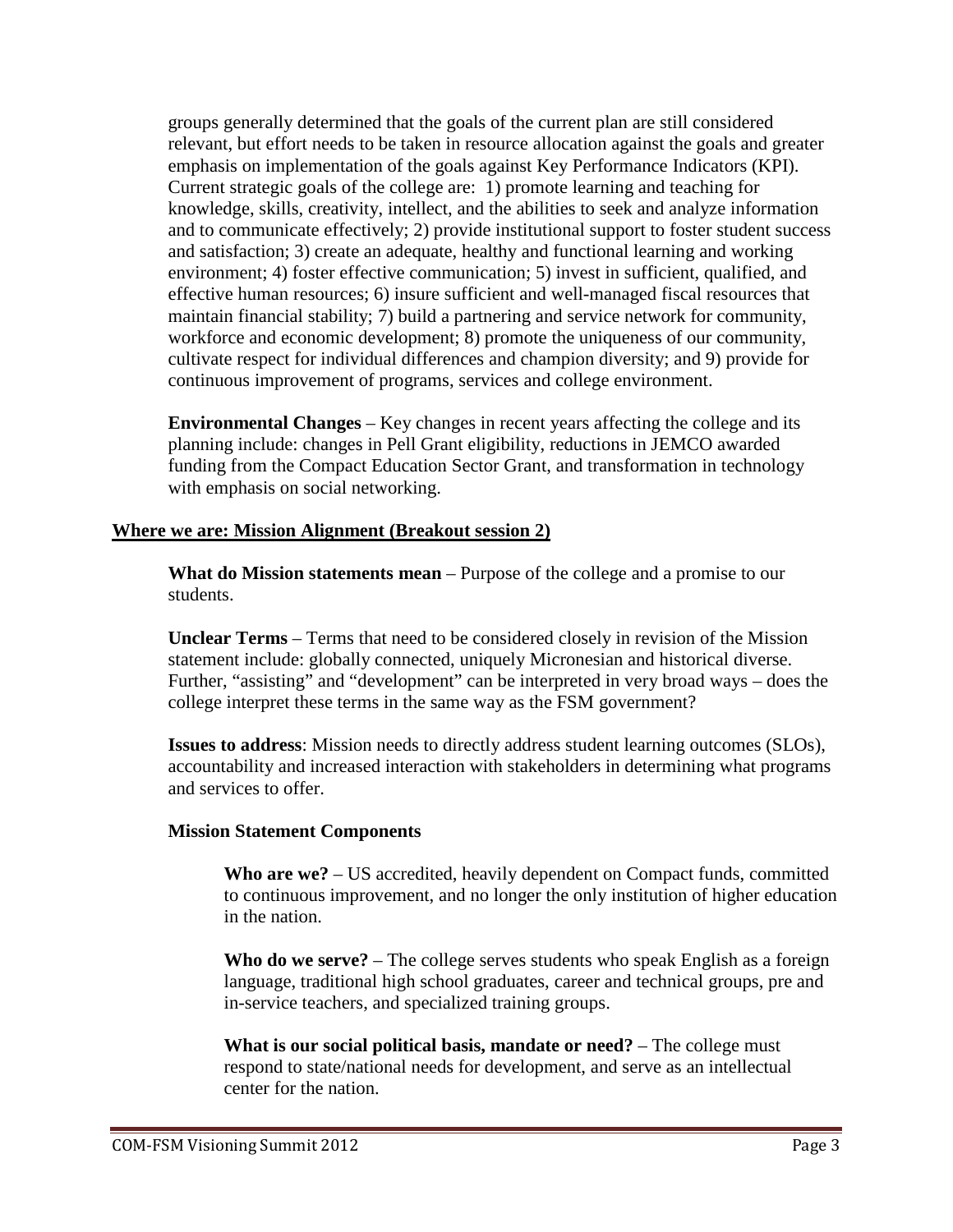**What do we value?** – Some values that the participants thought the college should exhibit include: commitment, professionalism, integrity, teamwork, family, accountability and acceptance of diversity.

**How are we distinctive?** – We are distinctive due to our geographical location in the Western Pacific, small population spread over a vast area of ocean, and serving diverse students with diverse backgrounds, languages and cultures.

## **Alignment with the Integrated Educational Master Plan (IEMP) (Breakout session 3 & 5)**

**Comments** – Clarification on the difference between a strategic plan and the integrated education master plan were requested. The IEMP could be made stronger with greater student body and external stakeholder input.

**Recommendations** – As part of the review of the IEMP, a number of recommendations were made by the various groups. The IEMP should have greater focus on measuring and improving student learning outcomes at the institutional, program and course levels. A lead person should be identified for each activity with specific KPIs established. A tracking system for graduates needs to be established and maintained. Clearly establish program priorities. Develop mechanisms for increased student and stakeholder input. Increase the design and delivery of training programs to meet needs of the current and future FSM workforce. Improve communication on the IEMP including impact of changes resulting from implementing the plan and continual review of the plan by each division, office and campus. Make the college the first choice for higher education in the FSM.

#### **What are we doing well now? (Breakout session 4)**

**Note:** This section was a review of the assessment report – Purposeful Dialogue at COM-FSM: An Analysis of the COM-FSM Communications Plan and ACCJC Recommendation One with Recommendations (2012)

**Strengths** – Communication is seen as improving with increased transparency across the college, but the importance of oral communication in Micronesia needs to be recognized.

**Weakness –**There is a gap and lack of recommendations regarding improving communication with and external stakeholders.

**Recommendations** – Develop more effective and efficiency strategies for communicating priority and routine items with the college community with an emphasis on effective email communication and alternate means of communication and face to face meetings.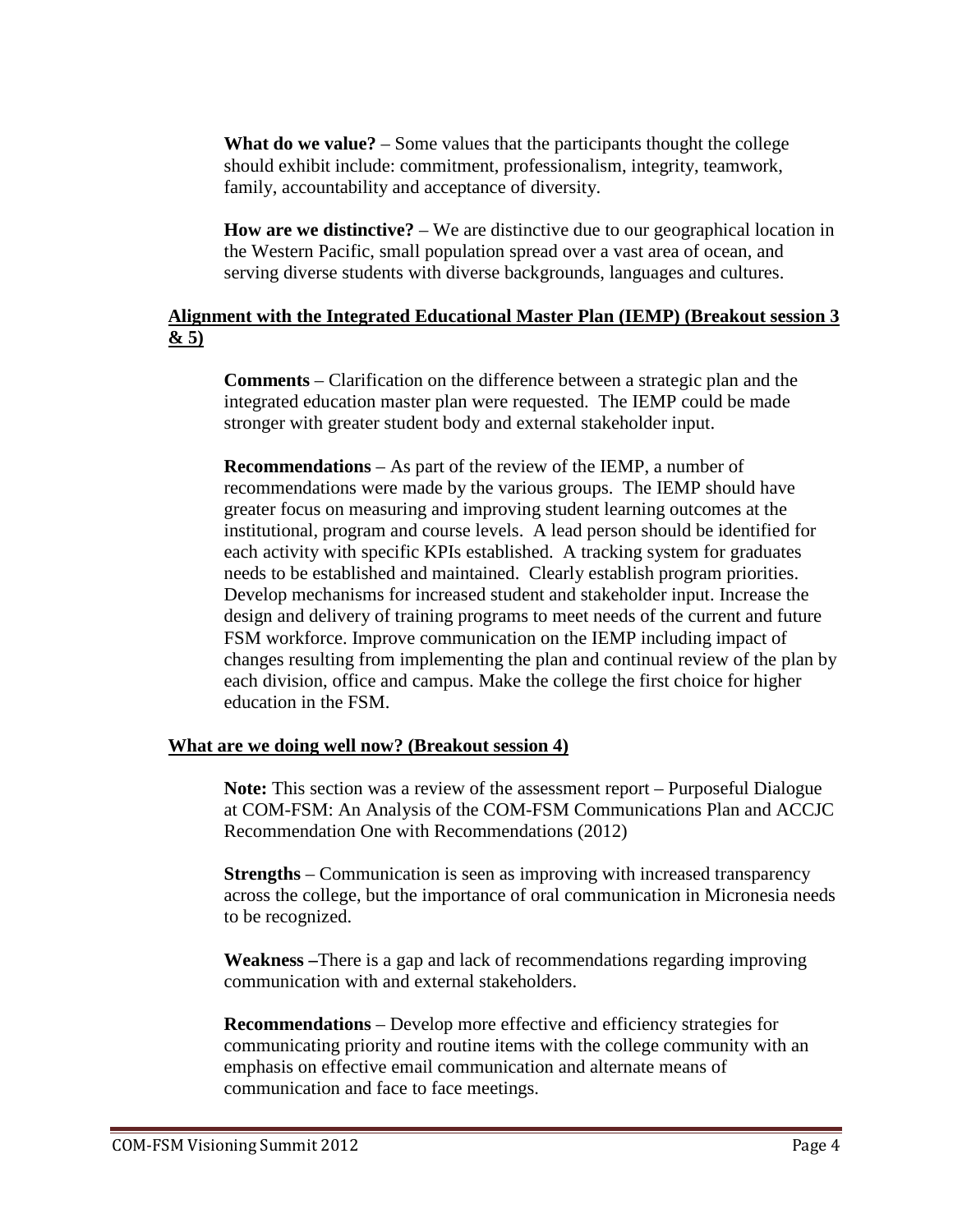## **Next Steps**

This Visioning Summit is only the first step, phase I, towards developing the college's new Strategic Plan (2013 – 2017). There will be follow-up sessions at each state campus, phase II, between September and November and additional meetings with external Stakeholders to solicit their views between October and December 2012. The college's new strategic plan will be completed by January 2013.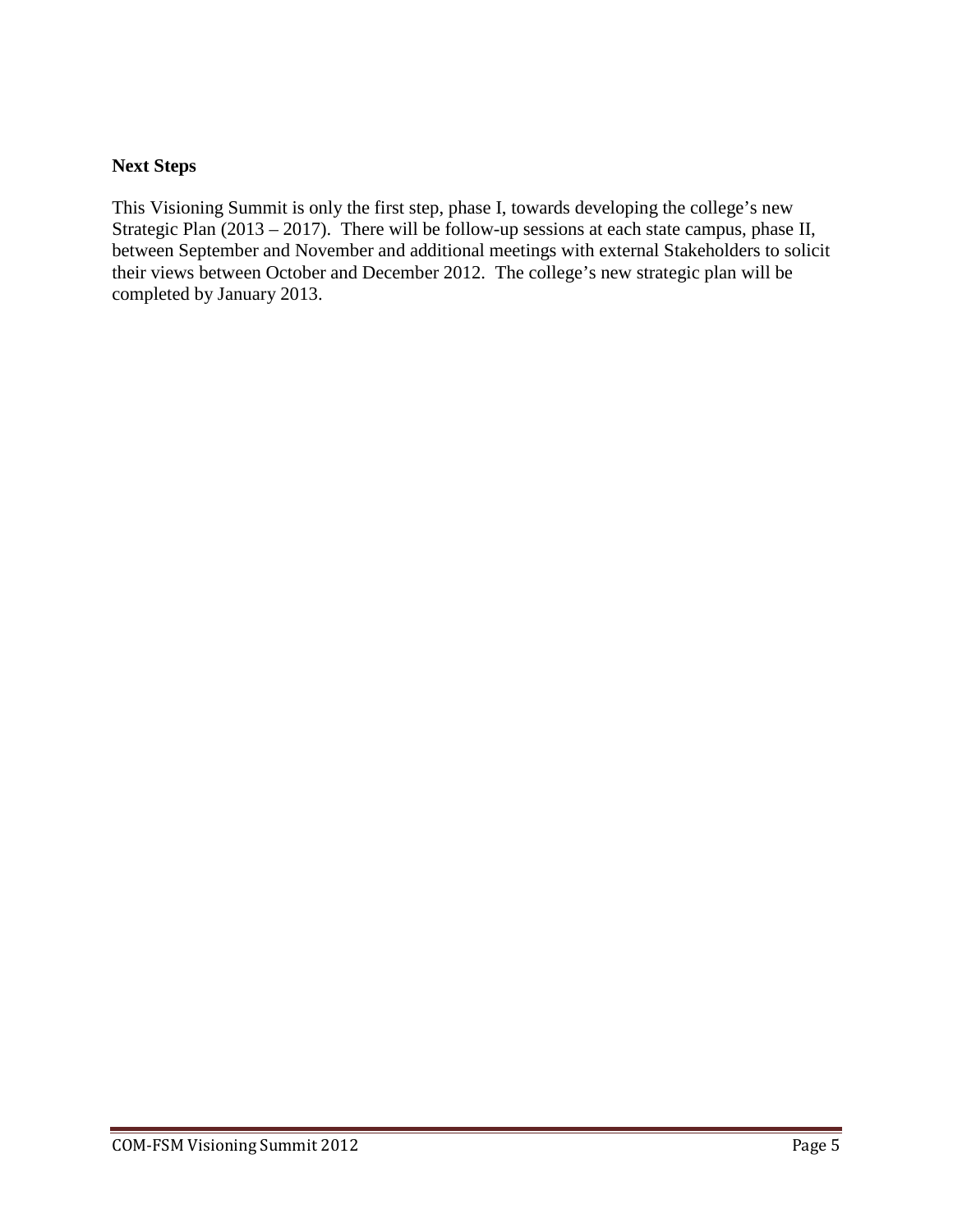# **Appendix A – Agenda**

# **College of Micronesia - FSM Visioning Summit (Part I) August 8 & 9, 2012 FSM – China Friendship Sports Center**

| <b>Wednesday - August 8, 2012</b> |                                                                                                                                                                                                                                                                                                                                                                                                    |  |
|-----------------------------------|----------------------------------------------------------------------------------------------------------------------------------------------------------------------------------------------------------------------------------------------------------------------------------------------------------------------------------------------------------------------------------------------------|--|
| <b>Time</b>                       | <b>Activity</b>                                                                                                                                                                                                                                                                                                                                                                                    |  |
| $8:30 - 9:00$ AM                  | Breakfast & sign in                                                                                                                                                                                                                                                                                                                                                                                |  |
| $9:00 - 9:30$ AM                  | Opening remarks<br>Timeline/Map for the next 6 months<br>Overview of the summit                                                                                                                                                                                                                                                                                                                    |  |
| $9:30 - 12:00$ AM                 | Where we are: A review of our Strategic Plan:<br>Solidifying commitments in existing Strategic Plan.<br>Identify components of Strategic Plan still relevant to<br>us as a community and a college.<br>Strategic Plan assessment.<br>$\bullet$<br>Where we want to be, grounded in reality.<br>How does our Strategic Plan align with what we say<br>we want to do?                                |  |
| $12:00 - 1:00$ PM                 | Lunch                                                                                                                                                                                                                                                                                                                                                                                              |  |
| $1:30 - 4:30$ PM                  | Where we are: Mission Alignment:<br>A promise statement.<br>Does our Strategic Plan align with and support our<br>$\bullet$<br>mission: What is missing towards fulfilling our<br>promise?<br>Does our mission need to be more carefully defined:<br>$\bullet$<br>Do we need the missing components?<br>Can we deliver on our promise? What are we doing<br>$\bullet$<br>well, where are the gaps? |  |
| $4:30 - 5:00$ PM                  | Summary Day 1                                                                                                                                                                                                                                                                                                                                                                                      |  |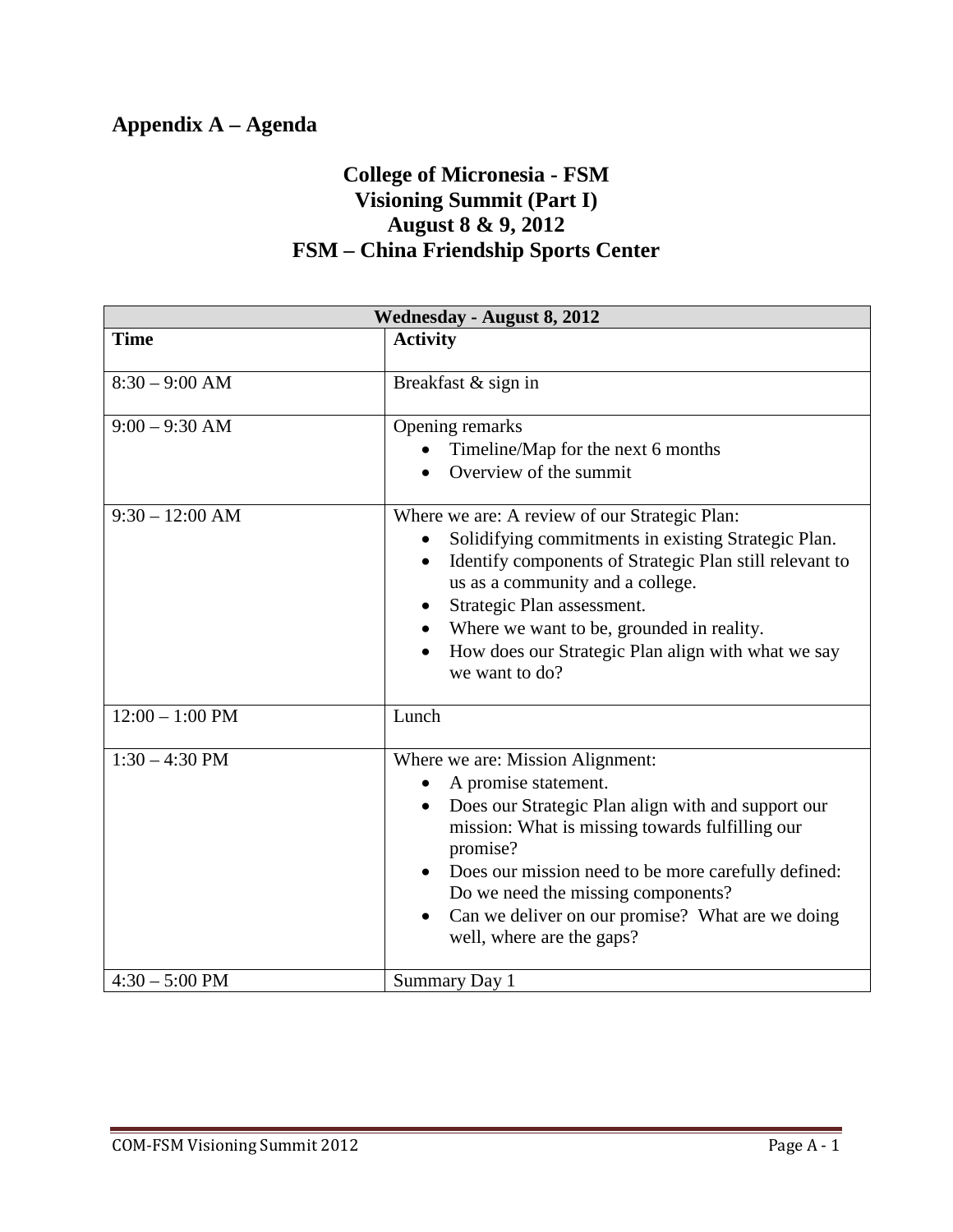| Thursday - August 9, 2012 |                                                                                                                                                                                                                                                                                |  |
|---------------------------|--------------------------------------------------------------------------------------------------------------------------------------------------------------------------------------------------------------------------------------------------------------------------------|--|
| <b>Time</b>               | <b>Activity</b>                                                                                                                                                                                                                                                                |  |
| $8:30 - 9:00$ AM          | Breakfast & sign in                                                                                                                                                                                                                                                            |  |
| $9:00 - 11:00$ AM         | Alignment with Integrated Educational Master Plan (EMP)<br>Review Integrated EMP.<br>How well does our mission statement/promise<br>statement align with our Integrated Educational Master<br>Plan? Identify gaps.                                                             |  |
| $11:00 AM - 12:00 Noon$   | What are we doing well now?<br><b>Communication Plan assessment</b><br>Recommendations                                                                                                                                                                                         |  |
| $12:00 - 1:00$ PM         | Lunch                                                                                                                                                                                                                                                                          |  |
| $1:00 - 4:30 \text{ PM}$  | Alignment with Integrated Educational Master Plan (EMP) --<br>continued<br>Review Integrated EMP.<br>How well does our mission statement/promise<br>statement align with our Integrated Educational Master<br>Plan? Identify gaps.<br>SLOs, Program Assessment, Program Review |  |
| $4:30 - 5:00$ PM          | Wrap up and NEXT STEPS - Preface Visioning Part II & Part<br>III & repetition on Yap, Kosrae, and Chuuk.                                                                                                                                                                       |  |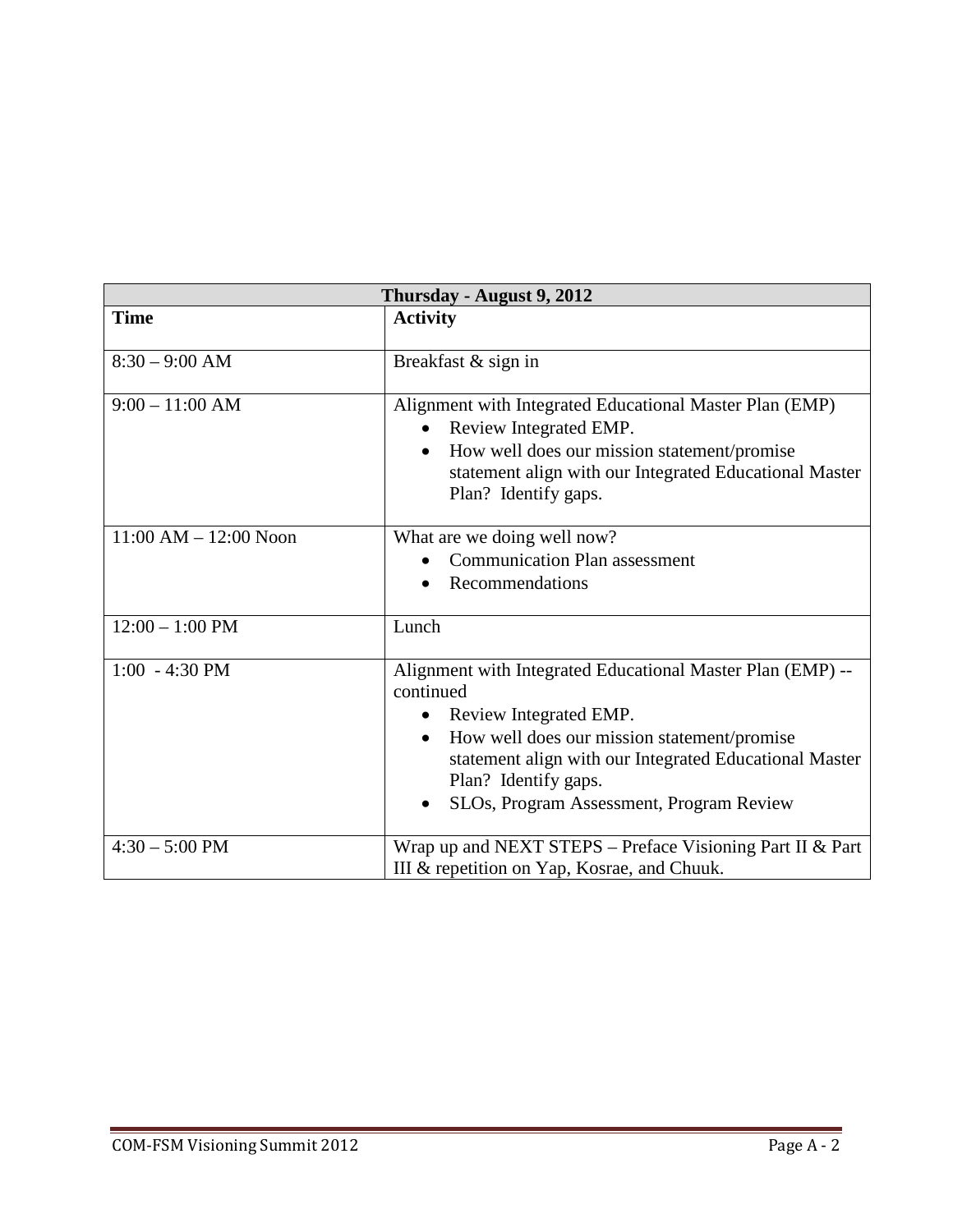# **Appendix B – Summaries of Breakout Sessions[1](#page-9-0)**

| <b>Topic</b>                  | <b>Response</b>                                                 |
|-------------------------------|-----------------------------------------------------------------|
| a) What are our commitments   | <b>Commitments:</b> Provide postsecondary academic and          |
| in the existing strategic     | technical training to traditional and nontraditional students;  |
| plan? What commitments        | provide a high qualified workforce; produce successful          |
| did we make to our            | academically prepared students; foster student success with     |
| stakeholders (students,       | all aspects of the college aligned for student success;         |
| parents, general community,   | students should have skills and knowledge specified the         |
| college community,            | ILOs; commitment could be improved by awareness,                |
| business and political        | alignment and communication; management need to                 |
| leaders, other external       | improve communication on efforts for meeting strategic          |
| stakeholders) through the     | goals; management team help with defining and                   |
| existing strategic plan?      | implementing values of the college; the college needs to        |
|                               | focus on student outcomes; plans should be developed from       |
|                               | ILOs (Institutional Learning Outcomes) that need to be          |
|                               | turned into actual learning outcomes; STAKEHOLDERS:             |
|                               | students, parents, government leaders, private sector,          |
|                               | farmers, WASC, faculty, staff, politicians, US Department of    |
|                               | Education/Congress, church community, IHEs, general             |
|                               | public; graduate students with skills, increased knowledge,     |
|                               | capacity to perform, and skills in communication.               |
| b) Which of the components of | <b>Relevant goals:</b> All goals relevant, but reallocation of  |
| the strategic plan are still  | resources is needed to meet changing stakeholder                |
| relevant for the college?     | expectations; goals need to link better to student success;     |
| What has changed since        | goals are relevant, but some more important than others with    |
| 2005 (economic,               | financial, continuous improvement and quality staff leading     |
| accreditation, expectations   | (financial with loss of \$2.8 m over 4 years); goals need to be |
| of students and faculty,      | reformatted to be more measureable;                             |
| social changes, regulatory    | <b>Environmental scans:</b> Technology changes especially       |
| change (PELL grant, etc.)     | social networking (YouTube, Facebook, etc.) affecting           |
| technological changes,        | connectedness; Changes in Pell grant eligibility (600% or 6     |
| distance learning, student    | years, 67% of credits, etc.), impact certificate and college    |
| achievement trends, college   | level students with new time constraints; college readiness of  |
| readiness of high school      | high school graduates low; communications has improved -        |
| graduates, competition from   | people are better informed; distance learning is having a       |
| other IHEs) that might affect | major impact across the world and the college needs to be       |
| the relevancy of different    | prepared; JEMCO resolution reduces college funding from         |
| components of the strategic   | ESG by \$2.8 million over 4 years; distance learning; need a    |
| plan?                         | tracking system (who is responsible?); job audit (reduce man    |
|                               | power); Pohnpei campus LRC no changes although increase         |

## **Breakout Session 1 SUMMARY: Where we are: A review of our Strategic Plan**

<span id="page-9-0"></span><sup>&</sup>lt;sup>1</sup> This appendix attempts as much as possible to reflect the group's responses with only minor editing, in some cases similar responses were combined into one statement.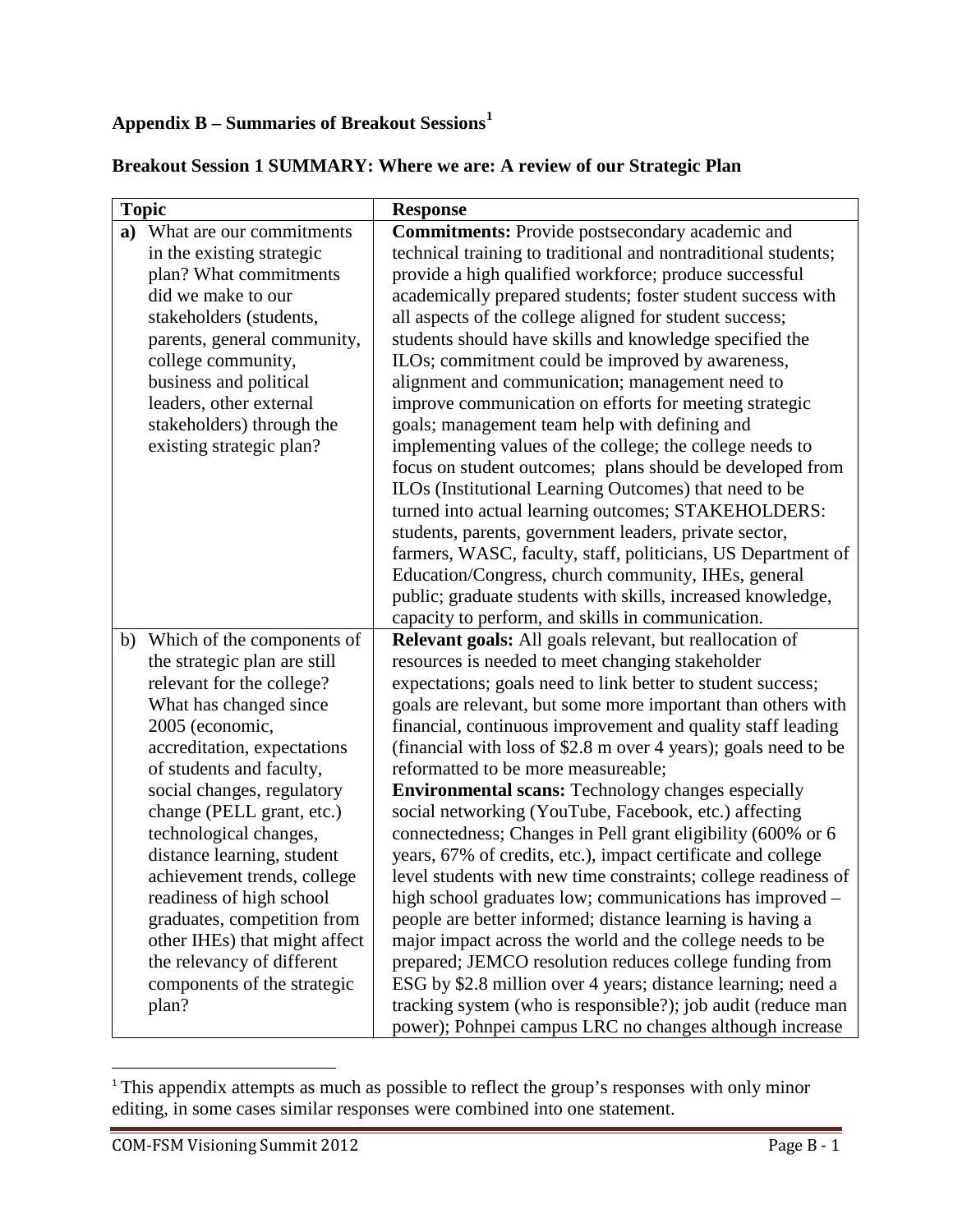|         |                                | in enrollment; track graduates versus employment in their                                         |
|---------|--------------------------------|---------------------------------------------------------------------------------------------------|
|         |                                | field of study; vocational advisory group to foster support                                       |
|         |                                | and promote linkage with work force.                                                              |
|         | c) How well has the college    | Fulfilling commitments: Need data to answer question;                                             |
|         | fulfilled its                  | general yes, but not well in area of recruitment of quality                                       |
|         | commitments/promises to        | staff; student achievement; meeting needs of underprepared                                        |
|         | the various stakeholders?      | students; accreditation failings; communication with                                              |
|         | Are there                      | stakeholders for information, needs and evaluation; uniquely                                      |
|         | commitments/promises that      | Micronesian aspect failures; we have a lack of Micronesians                                       |
|         | have not been fulfilled?       | (college graduates) in higher positions in areas such as                                          |
|         | Where are the gaps between     | accounting and construction; we need to be concerned about                                        |
|         | our commitments and            | the quality of our students; we have meet some stakeholder                                        |
|         | delivery?                      | needs in area of nursing, etc.; need to improve in areas such                                     |
|         |                                | as agriculture (what is really needed); concern about                                             |
|         |                                | expatriates versus Micronesian employees and how and why                                          |
|         |                                | they are hired; we get into a routine and don't want to upset                                     |
|         |                                | the balance; action on all goals but "uneven"; next plan                                          |
|         |                                | needs to link to FSM development plan and should be                                               |
|         |                                | specific (measurable) and reference the needs and aspiration                                      |
|         |                                | of our students; programs work in isolation – need to work                                        |
|         |                                | together; lack of structure in place to provide an effective                                      |
|         |                                | process to get things done.                                                                       |
| $\rm d$ | Where do we want to be (in     | 1 year: fully accredited, long term funding identified,                                           |
|         | 1 year, 3 years, and 5 years)? | implementation of education master plan, improve                                                  |
|         | How realistic and achievable   | communication with stakeholders; needs and sustainability                                         |
|         | are these                      | assessment; need more articulated courses and programs; full                                      |
|         | ideas/desires/wants?           | proficient in all levels and not just on the surface; maintain or<br>increase student enrollment; |
|         |                                | 3 years: Continuous improvement based on assessment and                                           |
|         |                                | evaluation; improve completion rates; improve student life                                        |
|         |                                | (clubs, improved residential, extracurricular, cafeteria, job                                     |
|         |                                | placement); establish partnerships the community, advisory                                        |
|         |                                | councils, workable tracking system of students; move into                                         |
|         |                                | distance learning; maintain or increase student enrollment;                                       |
|         |                                | need new HTM facilities and vocational building at Pohnpei                                        |
|         |                                | campus.                                                                                           |
|         |                                | <b>5 years:</b> New sustainable organizational structure in place                                 |
|         |                                | (based on needs assessment); be better able to adapt to                                           |
|         |                                | external changes; host more BA and collaboration programs;                                        |
|         |                                | proficient in all areas; maintain six campuses may be difficult;                                  |
|         |                                | make COM-FSM first choice.                                                                        |
| e)      | How well does our current      | Alignment: alignment OK, but implementation is an issue;                                          |
|         | strategic plan align with      | reality is we are not familiar enough with the strategic plan;                                    |
|         | what we want to be?            | need evidence and data on what we are accomplishing and                                           |
|         |                                | alignment of our work; alignment a problem because plan                                           |
|         |                                | does not focus on SLOs; strategic goals need to be                                                |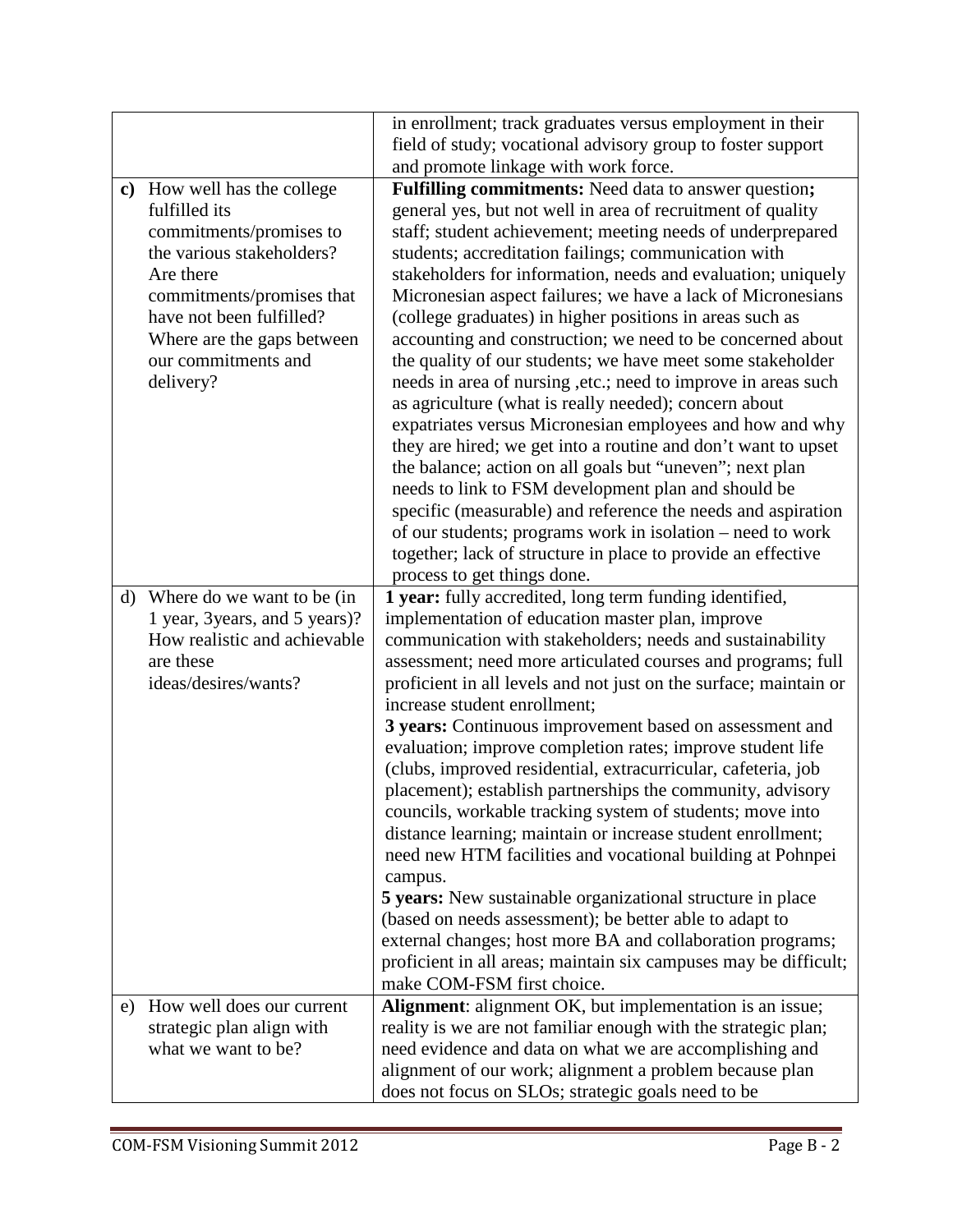| . |  | veli.<br>анс |
|---|--|--------------|
|---|--|--------------|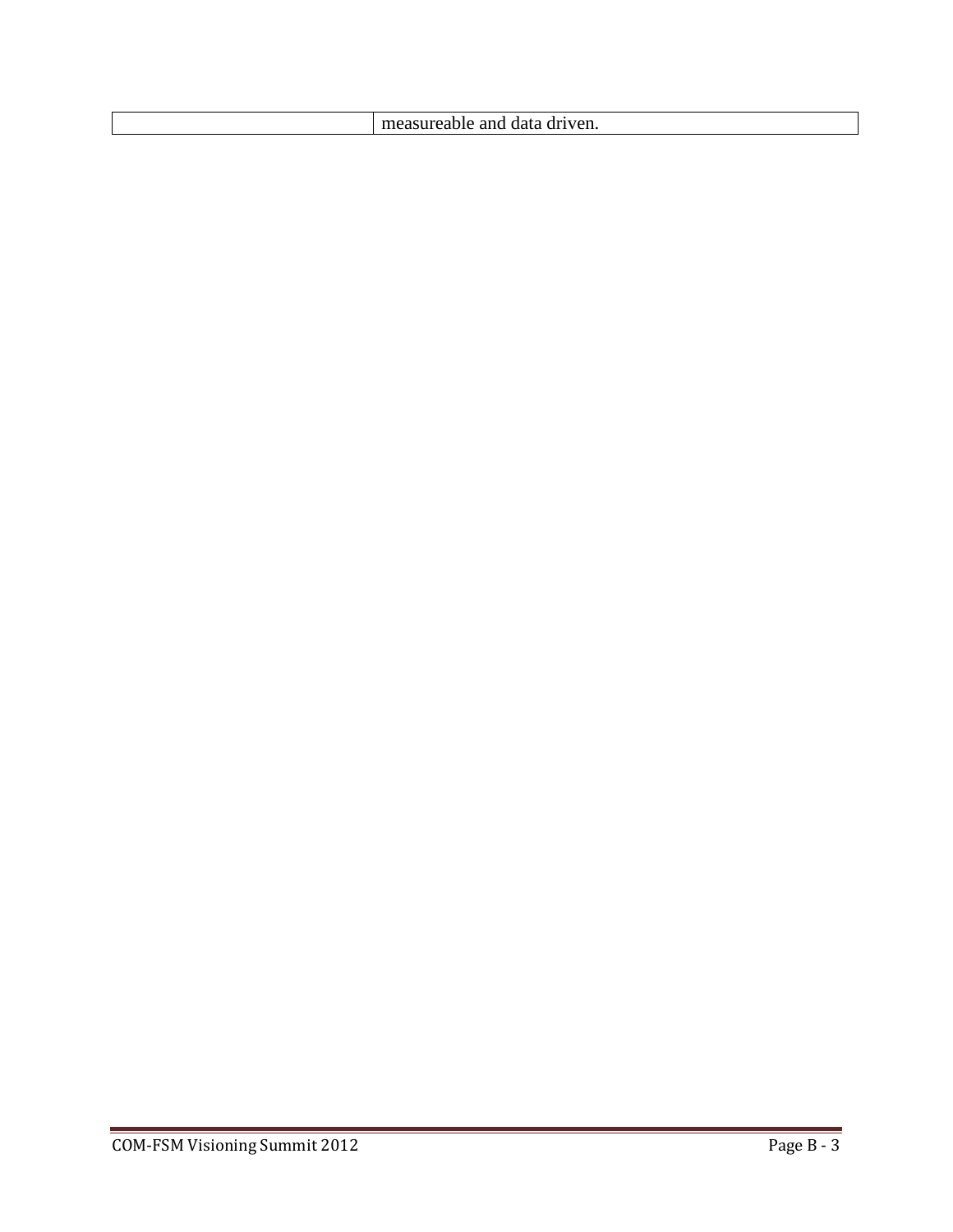# **Breakout Session 2 SUMMARY: Where we are: Mission Alignment**

| <b>Guiding Question</b>    | <b>Summary of Responses</b>                                     |
|----------------------------|-----------------------------------------------------------------|
| 1. What does a mission     | Mission Statement: The purpose of the institution; A            |
| statement mean in the      | promise to the nation; Promise to Students, Employers,          |
| context of higher          | Parents, and FSM Nation; What the college is to accomplish;     |
| education? [Terms -        | Our chosen direction; A commitment; shared                      |
| promise, contract,         | purpose/understanding; commitment to achieving student          |
| purpose, guarantee,        | learning.                                                       |
| pledge, oath, vow]         |                                                                 |
| How does the current<br>2. | Terms that are unclear: Globally connected; technical           |
| strategic plan align with  | education same as vocational?; Uniquely Micronesian,            |
| and support the mission?   | historical diverse.                                             |
| Are we fulfilling the      | Issues to address: mission does not directly address student    |
| (current) mission's        | learning outcomes; lack of internal accountability; level of    |
| promise? What              | interactivity with stakeholders; building local capacity;       |
| components might be        | sustainability including financial stability; mission statement |
| missing in fulfilling the  | too broad; greater emphasis on employability skills.            |
| promise of the mission?    | Strategic goals: Mission statement used for arriving at         |
|                            | strategic goals (aligned); goals $7 & 8$ need wording           |
|                            | improvement.                                                    |
| How might we better<br>3.  | Who are we? US accredited IHE; 95% dependent on                 |
| define our mission and     | Compact funds; no longer the sole IHE in the FSM; serve         |
| promise to the nation?     | students of English as a foreign language and different         |
| What about missing         | cultural backgrounds; a college in a geographically remote -    |
| components - how           | young developing nation; public corporation; learning           |
| would they define the      | centered; Micronesian college committed to continuous           |
| mission? Some clarifying   | improvement; the institution of first choice for meeting        |
| questions that might be    | training needs for the FSM (we want to be).                     |
| considered:                | Who do we serve? Speakers of English as a foreign               |
| Who are we?<br>a.          | language; traditional college students (open access or meets    |
| b. Who do we               | entrance criteria); specialized training groups; career and     |
| serve?                     | technical education groups; non-traditional; adult education;   |
| c. What is our social      | new and in-service teachers; college needs to address this      |
| and political              | issue in terms of prioritization and resources.                 |
| basis, mandate, or         | What is our social and political basis, mandate, or need?       |
| need?                      | Need to address additional national/state issues; national      |
| How do we<br>d.            | development; college as an intellectual center for the          |
| respond to this            | community; recommendation for eliminating last three words      |
| basis?                     | of the mission "for student learning"; improvement of living    |
| How do we<br>e.            | conditions of the population; teacher training; economic        |
| respond to                 | priorities of the nation and states; clarification of our       |
| stakeholders?              | mandate (Title 40 etc.).                                        |
| What do we<br>f.           | What do we value? High quality education; commitment;           |
| value?                     | professionalism; integrity; teamwork; family; accountability;   |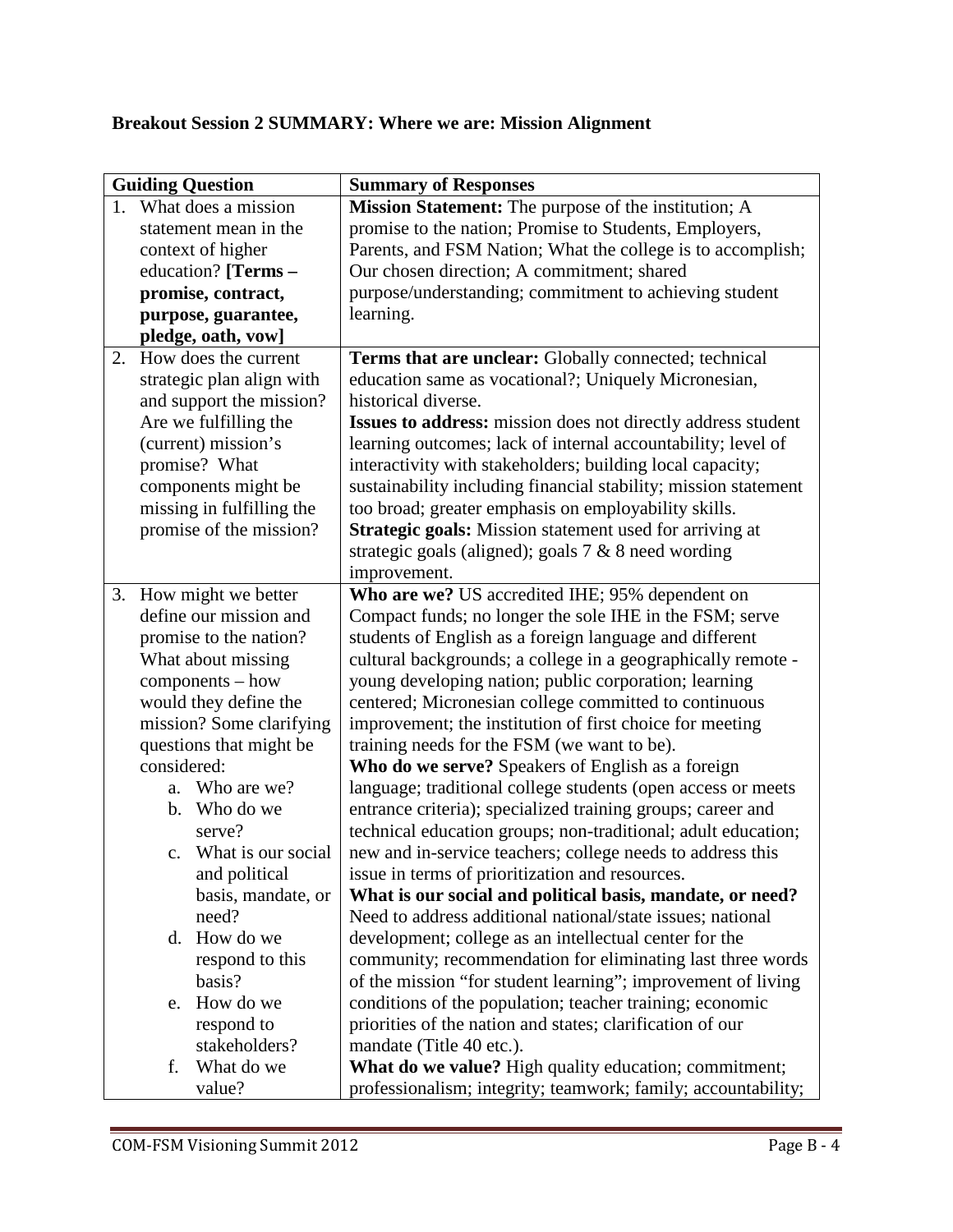| How are we<br>g.<br>distinctive?                                                                                                                                                                                                                                                                                                                    | acceptance of diversity; learning centeredness; cultural<br>values; innovation; honesty; ethical behavior; commitment<br>and hard work; accountability.<br><b>How are we distinctive?</b> Geographical location; small<br>population spread over a vast area of ocean; diverse<br>languages and cultures; almost 100% of students depend on<br>PELL grant.                                                                                            |
|-----------------------------------------------------------------------------------------------------------------------------------------------------------------------------------------------------------------------------------------------------------------------------------------------------------------------------------------------------|-------------------------------------------------------------------------------------------------------------------------------------------------------------------------------------------------------------------------------------------------------------------------------------------------------------------------------------------------------------------------------------------------------------------------------------------------------|
| 4. How realistic and<br>achievable are the<br>changes to the mission<br>we are defining? What<br>are our strengths (what<br>we are doing well) and<br>weaknesses (what are the<br>gaps from where we<br>want to be and our<br>current status) that will<br>allow us to meet the<br>mission requirements? Is<br>this a mission we can<br>deliver on? | Changes can be achievable as we have:<br>Strengths: dedicated faculty and staff, our diversity, we have<br>perseverance despite challenges; we have high demand for<br>our services, concurrent enrollment at different sites.<br>GAP: We need to provide more robust services to meet<br>demand.<br>Weakness: Graduates do not meet academic standards of<br>other US IHE's, low graduation rates, our results from<br>remediation programs is weak, |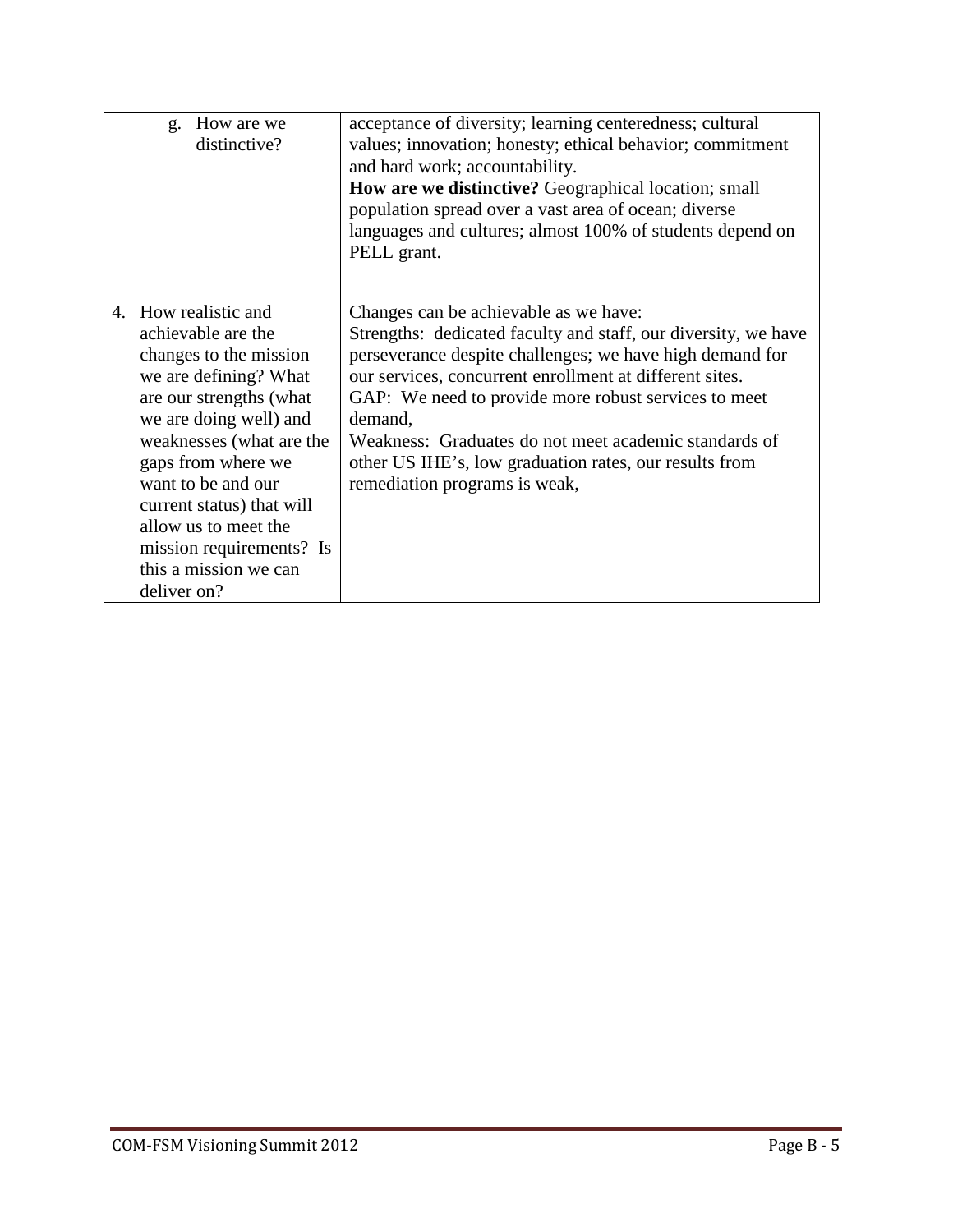# **Breakout Session 3 & 5 SUMMARY: Alignment with Integrated Educational Master Plan (EMP)**

| <b>Guiding Question</b>                      | <b>Response</b>                                                         |
|----------------------------------------------|-------------------------------------------------------------------------|
| 1) Review the Integrated Master              |                                                                         |
| Plan.                                        |                                                                         |
| Sample questions that might be               | <b>Comments:</b>                                                        |
| used:                                        | Student Body Association (SBA) input needed<br>٠                        |
| What are the major<br>a)                     | We need to clarify the difference between the strategic<br>П            |
| elements of each plan?                       | plan and the integrated educational master plan                         |
| b) Are the priorities clear?                 | Elements: student success and employability, quality<br>Е               |
| Is it clear when the<br>$\mathbf{c})$        | instructional and human resources, facilities, financial                |
| strategy/actions will be                     | stability, quality student life                                         |
| undertaken?                                  | <b>Questions:</b>                                                       |
| Is it clear who is<br>d)                     | What is the difference between "ongoing" and<br>П                       |
| responsible for                              | "continuous"                                                            |
| accomplishing the                            | Are the dollar figures sufficient to support the plan?<br>п             |
| strategy/action?                             | Where is the overall data collection warehouse?<br>٠                    |
| Is it clear how you will<br>e)               | <b>Recommendations:</b>                                                 |
| know if the strategy/action                  | <b>Emphasis on measuring and improving student</b>                      |
| was successful?                              | learning (Institutional, program and course Student                     |
| Do the key performance<br>f)                 | Learning Outcomes (SLOs) must be #1 priority of                         |
| indicators reflect what is to                | the college and plan                                                    |
| be accomplished?                             | Clearly identify who is the "Lead" person (primarily<br>п               |
| Are the different sections<br>$\mathbf{g}$ ) | responsibility-accountability) for each activity                        |
| of the plan integrated with                  | Establish specific targets for KPIs and establish<br>Е                  |
| the instructional                            | baseline data for all components of the plan                            |
| component?                                   | Establish a tracking system for graduates<br>Е                          |
| What else might be<br>h)                     | Establish career and job placement programs<br>Е                        |
| included in the plan?                        | Consider reformatting the plan based on goals with<br>Е                 |
| What might be eliminated<br>$\mathbf{i}$     | electronic links                                                        |
| from the plan?                               | Be able to prove to employers that our graduates are<br>Е               |
| What kind of problems<br>j)                  | the best                                                                |
| might arise in                               | Establish program priorities (sustainability, short term<br>п           |
| implementing the EMP?                        | trainings, collaboration with $K - 12$ , first year                     |
| What mitigation might be                     | experience program, recruitment and retention of new                    |
| undertaken?                                  | employees)                                                              |
| k) Other questions?                          | Increase SBA involvement through leadership training,<br>$\blacksquare$ |
| Alternate set of sample questions            | mentoring and campus outreach                                           |
| that might be used (from James               | There should be increased dialogue on the plan prior to<br>п            |
| Mulik - Sandy Pond):                         | implementation and regarding changes of the plan                        |
| 1. Do the goals/objectives                   | Improve CRE community trainings and linkages to<br>Е                    |
| enhance student learning? Why                | instructional affairs                                                   |
| or why not?                                  | Improve library facilities at state campuses<br>٠                       |
| 2. Do the goals/objectives                   | Assess the training needs of the current FSM workforce<br>П             |
| advance the effectiveness of                 | Avoid potential problems by making staff and faculty<br>п               |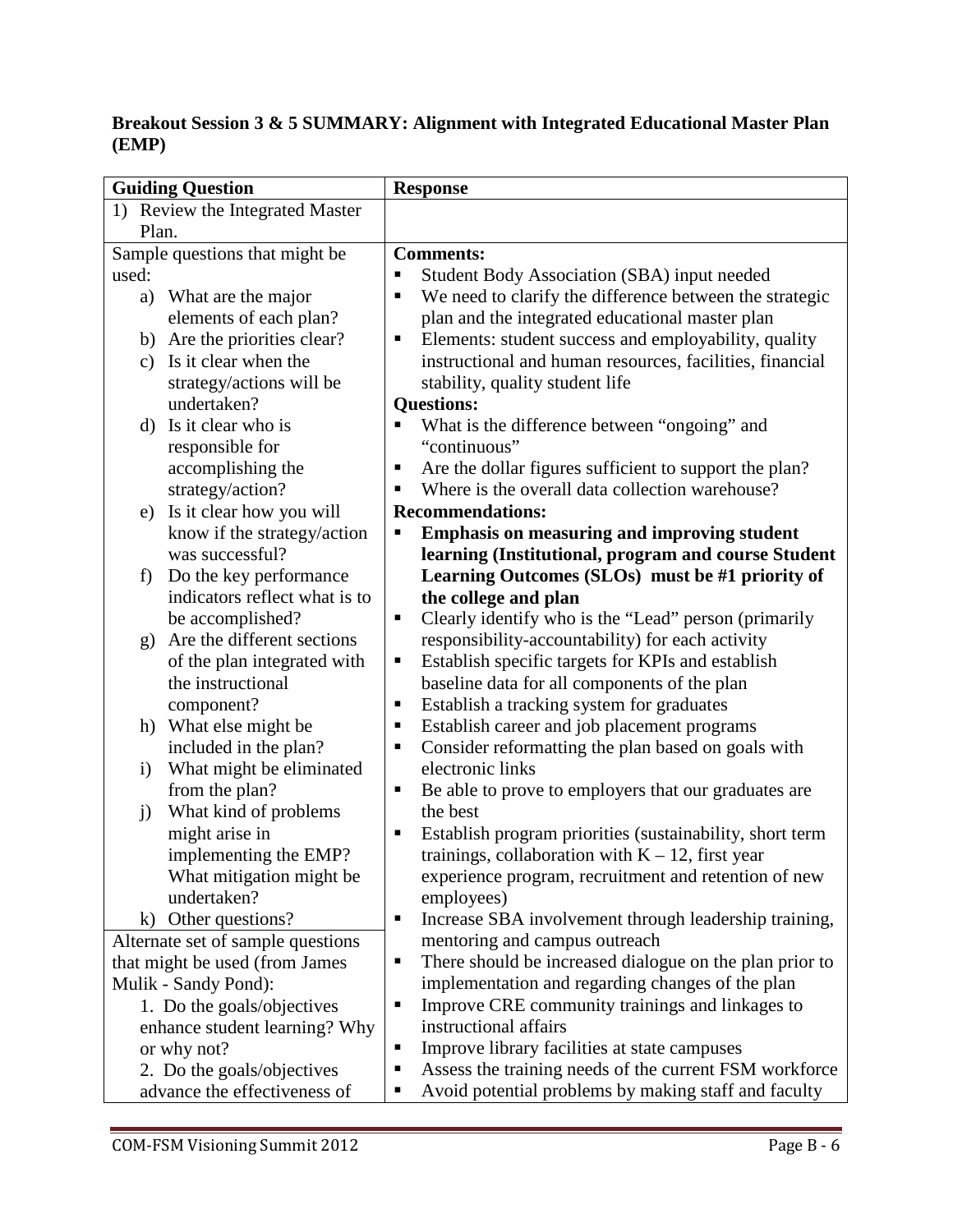|               |  |  | the institution? Why or why |  |  |
|---------------|--|--|-----------------------------|--|--|
| not?          |  |  |                             |  |  |
| $\sim$ $\sim$ |  |  |                             |  |  |

3. Is the goal really a priority for the college? Why or why not?

4. Does the goal advance the 9 strategic goals of the

college? Why or why not? 5. Does the estimate cost of accomplishing the goal justify pursuing the goal? (This could a discussion regarding return on investment; could the money be spent better elsewhere, etc.)

6. Does the goal have a solid assessment plan? If not, then I suggest that the goal either needs to develop one; be rewritten/reconsidered; or not funded. Assessment of the goals/objectives are crucial as they are the proof/evidence that the goal has been met and the college has changed for the better as a result of the resources spent. NOTE: My feeling is that all goals and objectives must have stated, good assessment/evaluation plans before any resources are dedicated to them.

7. Can any goals and/or objectives of the various plans be combined so that work is not done in

silos? NOTE: Having all of the goals and objectives in one, master template will assist with making linkages (and identifying competing ideas) among the various goals and plans.

8. Is the goal and/or objective data informed? i.e. has good use of data been used to

- aware now of changes coming system-wide References in the plan should address other plan components and not just strategic goals
- Supervisors need to update subordinates on EMP
- Each program needs to have a continual review of their section

# **Integrated Master Plan Item Specific:**

#### AP 1. **Credit and non-credit courses and programs**

*Major elements:* sustainability, quality assurance, and consistency Consistency? How?

-Content based on approved course outline

-Uniform pre-and posttests for each course

*Priorities (Are they clear?):* All of the above are important *Strategies/Actions:* 

*Responsible:* Insert *"lead"* immediately before the title/person who will be leading (primarily responsible) the group.

*Timeline:* The use of the term "*ongoing*" versus "*continuing*." Insert "date started." **Ongoing** may be taken as a continuing process. *KPIs*: We should not only look in terms of how we are performing; also comparison with how other colleges (in the region) is performing. Establish specific target %, #, benchmarks

# AP 2. **Employability and job placement rates of students/graduates**

*Major elements:* work experience, on-the-job training, job fair, employers/external stakeholders

(Employability: consider looking  $\rightarrow$  available employment) *Priorities:* Courses that should be taught = employable students. College is doing its share in respect to the FSM's (*Nation as a whole*) goals/priorities.

#### *Strategies/Action Steps:*

Add/Clarify

*Create a tracking system (database) of our graduates.*

*-Communication from matriculation to graduation to post graduation. -Establish job and career placement*

*-Resource allocated, how realistic? (AP 2, strategy 2.2)*

*-Employment priority to COM-FSM graduates (working with potential employers/external stakeholders).*

*-We need to prove to the employers that our graduates are the best – we want employers to "want" COM students over everyone else!!..Put COM on the map.*

*Responsible:* Who is the lead person (primarily responsibility) and members? Who is in-charge? Accountable?

*KPIs:* Fill in the # and % with actual figures; benchmarks

*-Under Strategy 2.2 (Performance Indicator) – In lieu of employer survey, # and % of students attending Job Fair subsequently got hired.*

#### **AP 4. Provide adequate library and student services.**

*Major elements:* Adequate support services, students and the college, *Priorities:* Student needs

*Strategies:* No direct connection between *Strategy 4.1 of AP 4* and its KPIs, resources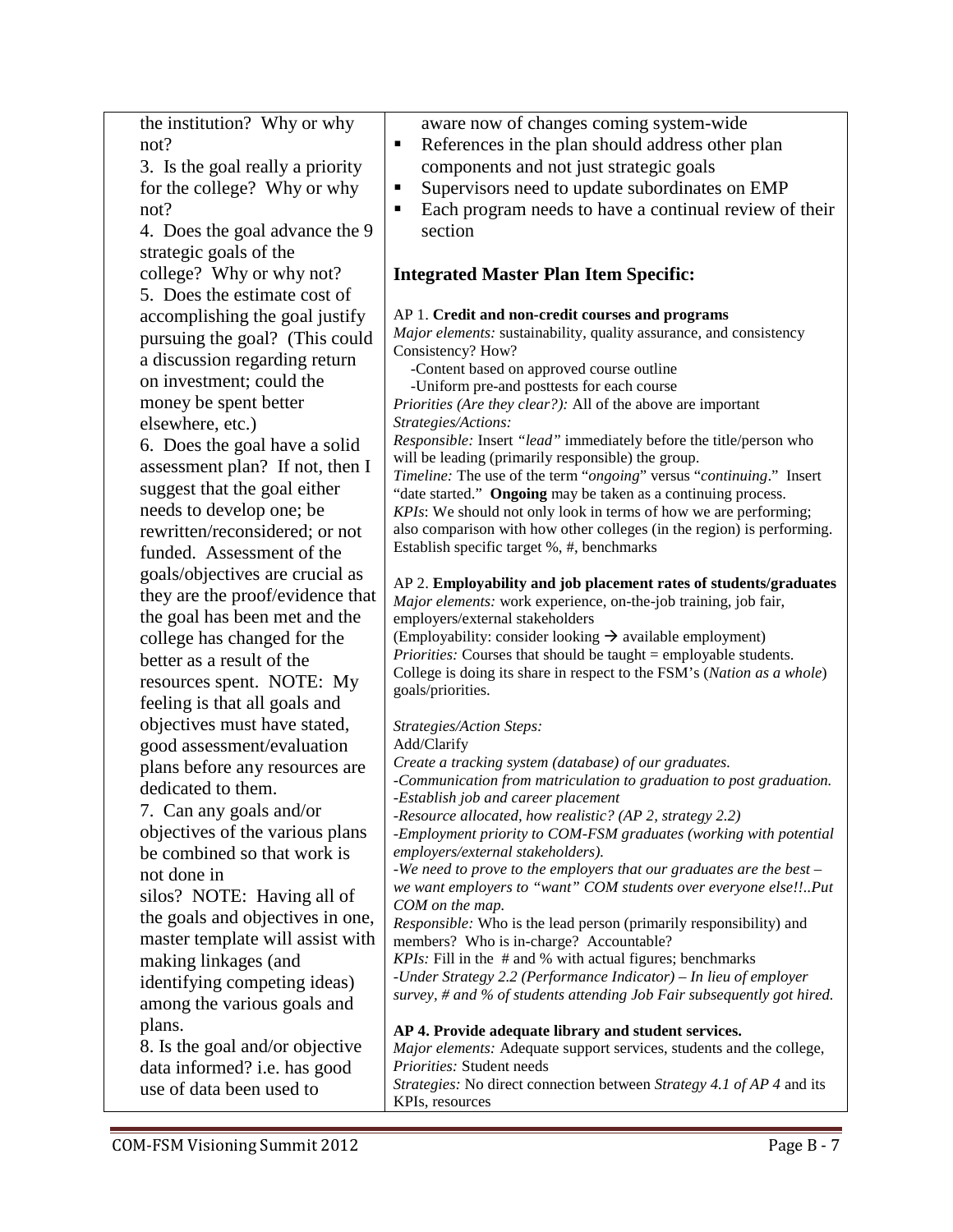| develop and support the need<br>for the goal/objective?                                                                                                             | Additional Strategy/Action Step:<br>4.7. Look into the feasibility of, and establishing/operating a day-<br>care center to address the needs of students/faculty/staff with<br>young kids (children).<br>KPIs: KPI for Strategy 4.6, AP 4 is broad. Further, why site visits<br>(under resources needed) vs. reported KPI. In lieu of site visit,<br>training is recommended delegated to site librarians.<br>Establish specific target %, #, benchmarks. Adopt rubrics.<br>Provide relevant training and technical support to people who are<br>already in the workplace (see AP 2).<br>AP6.3 key performance indicator should be for all courses.<br>AP4, delete the word 'adequate'; instead of provide; use<br>enhance.                                                                                                                                                                                                                                                                                                                                                                                                   |
|---------------------------------------------------------------------------------------------------------------------------------------------------------------------|-------------------------------------------------------------------------------------------------------------------------------------------------------------------------------------------------------------------------------------------------------------------------------------------------------------------------------------------------------------------------------------------------------------------------------------------------------------------------------------------------------------------------------------------------------------------------------------------------------------------------------------------------------------------------------------------------------------------------------------------------------------------------------------------------------------------------------------------------------------------------------------------------------------------------------------------------------------------------------------------------------------------------------------------------------------------------------------------------------------------------------|
| How well does our<br>2)<br>draft/tentative mission<br>statement/promise statement<br>align with our Integrated<br><b>Educational Master Plan?</b><br>Identify gaps. | <b>Comments:</b><br>Plan does not focus sufficiently on student learning<br>outcomes; mission needs to define the SLOs as the<br>priority<br>Gaps:<br>п<br>Improve linkages between college and FSM on<br>$\circ$<br>developmental priorities of the nation and how<br>the college responds<br>Improve dialogue with state and national<br>O<br>leaders (public and private) on what are<br>development needs that the college can address<br>Need incentives for college graduates as first<br>$\circ$<br>priority for employment in the FSM<br>We do not have a draft/tentative revised mission<br>п<br>statement at this time<br>Quality and Consistency (AP 1). YES, see<br>п<br>"Continuously improving and student centered" phrase<br>Employability and job placement (AP 2). YES, see<br>"assisting in the development of " and "providing"<br>academic, career " phrases<br>Support services to the students and the college (AP 4).<br>YES, See "Student centered institution " phrase.<br>EMP tends to be top heavy<br>п<br><b>Recommendations:</b><br>Consider reorganization of the plan based on goals and<br>п |
| 3) Explore the linkages between<br>the EMP, draft/tentative<br>mission and SLOs<br>(Institutional, Program, and<br>Course), Program Assessment                      | not instructional units<br><b>Recommendations:</b><br>The plan needs to fully reflect SLOs in all areas and<br>$\blacksquare$<br>be the focus of the mission and plan<br>Improve linkages of nonacademic programs to SLOs<br>п<br>Possible new institutional learning outcome (idea of<br>п                                                                                                                                                                                                                                                                                                                                                                                                                                                                                                                                                                                                                                                                                                                                                                                                                                   |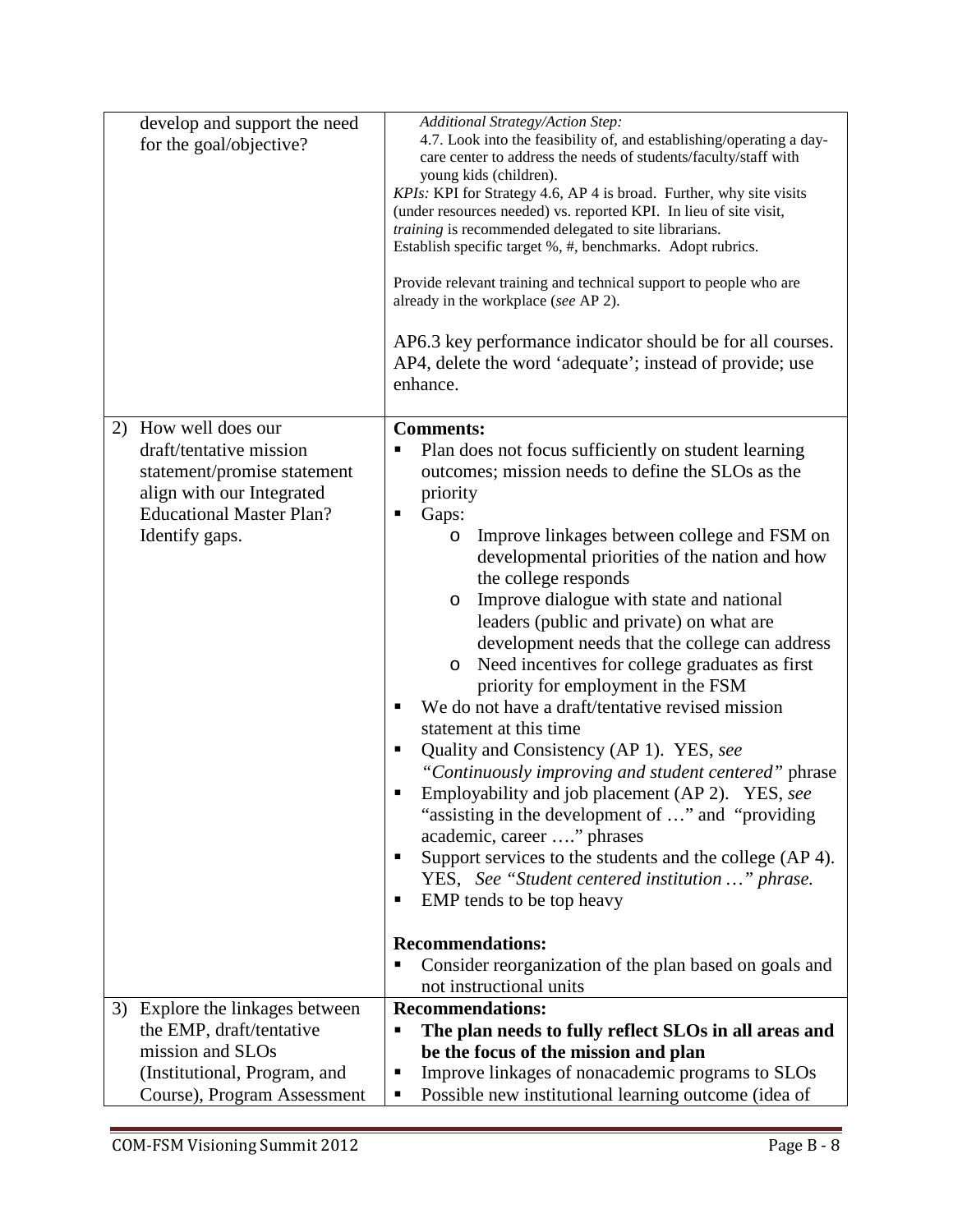| and Program Review as a      | citizenship) to instill in students the idea that they |
|------------------------------|--------------------------------------------------------|
| stepping board to completing | should help develop the nation or go abroad and be an  |
| the Strategic Plan.          | ambassador/advocate for FSM                            |
|                              | • Create a matrix for quick overview of linkages       |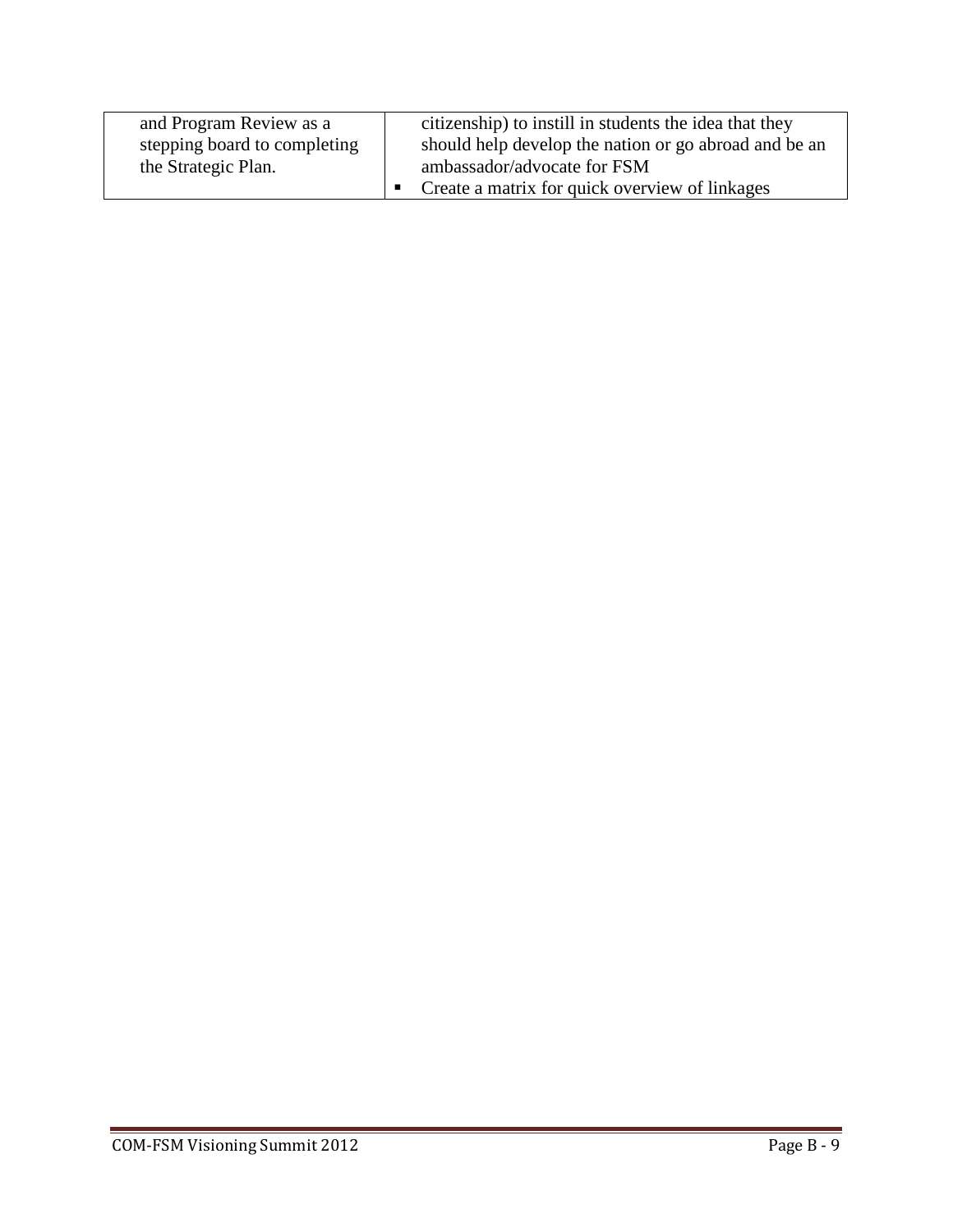| <b>Guiding questions</b>               | <b>Response</b>                                                |  |  |
|----------------------------------------|----------------------------------------------------------------|--|--|
| Review of the communications           | <b>Strengths:</b> Communication from administration is much    |  |  |
| plan assessment and                    | better; traditional use of oral communication still effective; |  |  |
| recommendations.                       | college website is very good and getting better – majority of  |  |  |
| a) In general, how are we              | staff and students use the website for information; assessment |  |  |
| doing in communications at             | addresses issues of dialogue for decision making and           |  |  |
| the college?                           | protocols; information panels are a plus; greater transparency |  |  |
| <b>b</b> ) What are the major findings | in policy formulation; better communications between           |  |  |
| of the Communications Plan             | campuses; some improvement in acknowledgment of emails;        |  |  |
| Assessment? Do we agree                | easier to approach the big bosses in person.                   |  |  |
| with those findings?                   | Weaknesses: Report difficult to read without survey            |  |  |
| What are the major<br>$\mathbf{c})$    | question; communication is uneven, important information is    |  |  |
| recommendations of the                 | not communicated; time given was not enough for everyone       |  |  |
| <b>Communications Plan</b>             | to complete the survey for the communications plan review;     |  |  |
| assessment? Do we agree                | communication with stakeholders needs improvement; too         |  |  |
| with those                             | much last minute communication; communication gap for          |  |  |
| recommendations?                       | general community; hard for faculty to participate in          |  |  |
|                                        | meetings due to class schedules; TRIO programs not             |  |  |
|                                        | mentioned in plans; no clear recommendations on how to         |  |  |
|                                        | improve communication with stakeholders; concern over          |  |  |
|                                        | ethics and personal/professional behavior on email             |  |  |
|                                        | communications - personal feelings are being communicated      |  |  |
|                                        | to all; technology not being used to full potential and        |  |  |
|                                        | sometimes misused; lack of privacy on confidential issues;     |  |  |
|                                        | disparity of technology; committee membership and active       |  |  |
|                                        | committee participation.                                       |  |  |
|                                        | <b>Recommendations:</b> Use mass email for summaries and hard  |  |  |
|                                        | copies for entire report; needs a cover summary with           |  |  |
|                                        | highlights, graphics; continue short relevant data reports;    |  |  |
|                                        | continue publications in KP; consider computerized phone       |  |  |
|                                        | answer call center; develop a FAQ page for the college: need   |  |  |
|                                        | training in use of email and how to communicate effectively;   |  |  |
|                                        | acknowledgement of information being communicated is           |  |  |
|                                        | equally important; use of local language can be a sensitive    |  |  |
|                                        | factor/issue (e.g. Washan Kamarain); use language that can     |  |  |
|                                        | be understood by all; need to clarify communication            |  |  |
|                                        | channels; need a structure for monitoring communications;      |  |  |
|                                        | improve the branding of the college; develop strategies to     |  |  |
|                                        | make people more aware of and appreciate the college;          |  |  |
|                                        | promote the college's image through students/alumni;           |  |  |
|                                        | training in general communications; include TRIO program       |  |  |
|                                        | in plans to meet college objectives; develop a communication   |  |  |
|                                        | protocols policy book.                                         |  |  |

# **Breakout Session 4 SUMMARY: How well are we doing now?**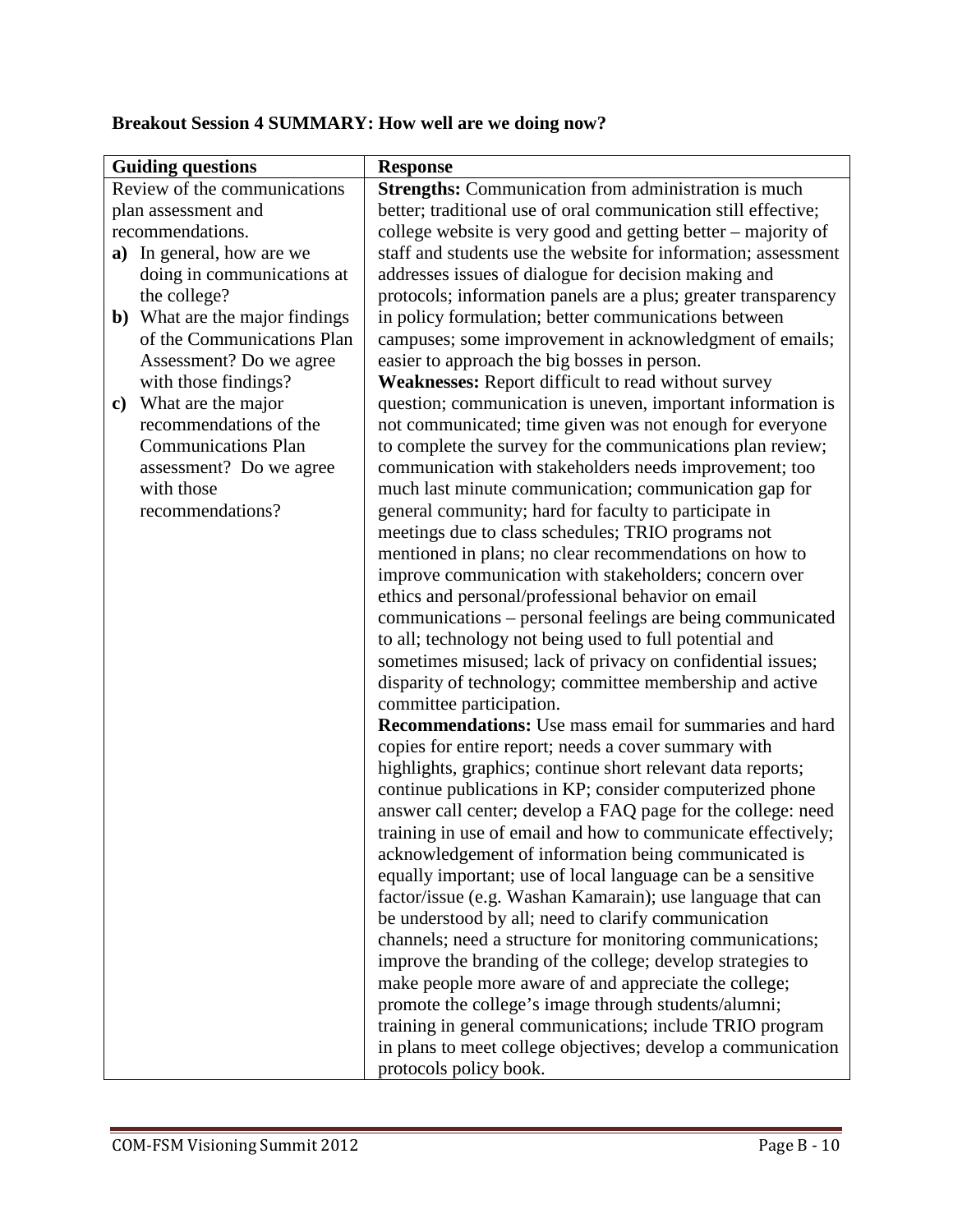#### **Appendix C – Visual Prioritization Results**

#### **Visual Prioritization**

#### **Whom do we serve?**

| <b>Purple</b>              |               | Yellow              |                | <b>Black</b>              |               |
|----------------------------|---------------|---------------------|----------------|---------------------------|---------------|
| <b>Answers</b>             | <b>Points</b> | <b>Answer</b>       | <b>Points</b>  | <b>Answers</b>            | <b>Points</b> |
| <b>Traditional College</b> | 30            | Students who        | 12             | <b>Student of English</b> | 23            |
| age students-meets         |               | qualify through our |                | as a foreign              |               |
| an entrance criteria       |               | entrance            |                | language                  |               |
| New and in-service         | 20            | procedures.         |                | Diverse cultural          | 21            |
| teachers                   |               | The nation as a     | 9              | backgrounds               |               |
| Specialized training       | 16            | whole               |                | Community                 | 7             |
| groups                     |               | Communities         | $\overline{7}$ |                           |               |
| Career and                 | 16            | through             |                |                           |               |
| Technical                  |               | indirect/direct     |                |                           |               |
| education groups           |               | services            |                |                           |               |
| Non-traditional            | 14            |                     |                |                           |               |
| Traditional college        | $\tau$        |                     |                |                           |               |
| age students-open          |               |                     |                |                           |               |
| access                     |               |                     |                |                           |               |
| Adult education-           | 1             |                     |                |                           |               |
| enhancement of             |               |                     |                |                           |               |
| basic skills and           |               |                     |                |                           |               |
| parental skills            |               |                     |                |                           |               |

| <b>Red/Orange</b>      |                |  | <b>Blue/Teal</b>    |               |  |
|------------------------|----------------|--|---------------------|---------------|--|
| <b>Answers</b>         | <b>Points</b>  |  | Answers             | <b>Points</b> |  |
| Students who meet      | 15             |  | Students who        | 12            |  |
| admission criteria     |                |  | qualify through our |               |  |
| Employers(DOE,         | 12             |  | entrance            |               |  |
| BOFSM, Health          |                |  | procedures          |               |  |
| Services, Private      |                |  | Communities         | 7             |  |
| sectors, COM-FSM       |                |  | through             |               |  |
| Parents                | 9              |  | indirect/direct     |               |  |
| Governments thru       | $\mathfrak{D}$ |  | services            |               |  |
| training               |                |  | The nation as a     | 9             |  |
| Higher $(4^{th}$ year) | 3              |  | whole               |               |  |
| education              |                |  |                     |               |  |
| institution            |                |  |                     |               |  |
| Communities            | 9              |  |                     |               |  |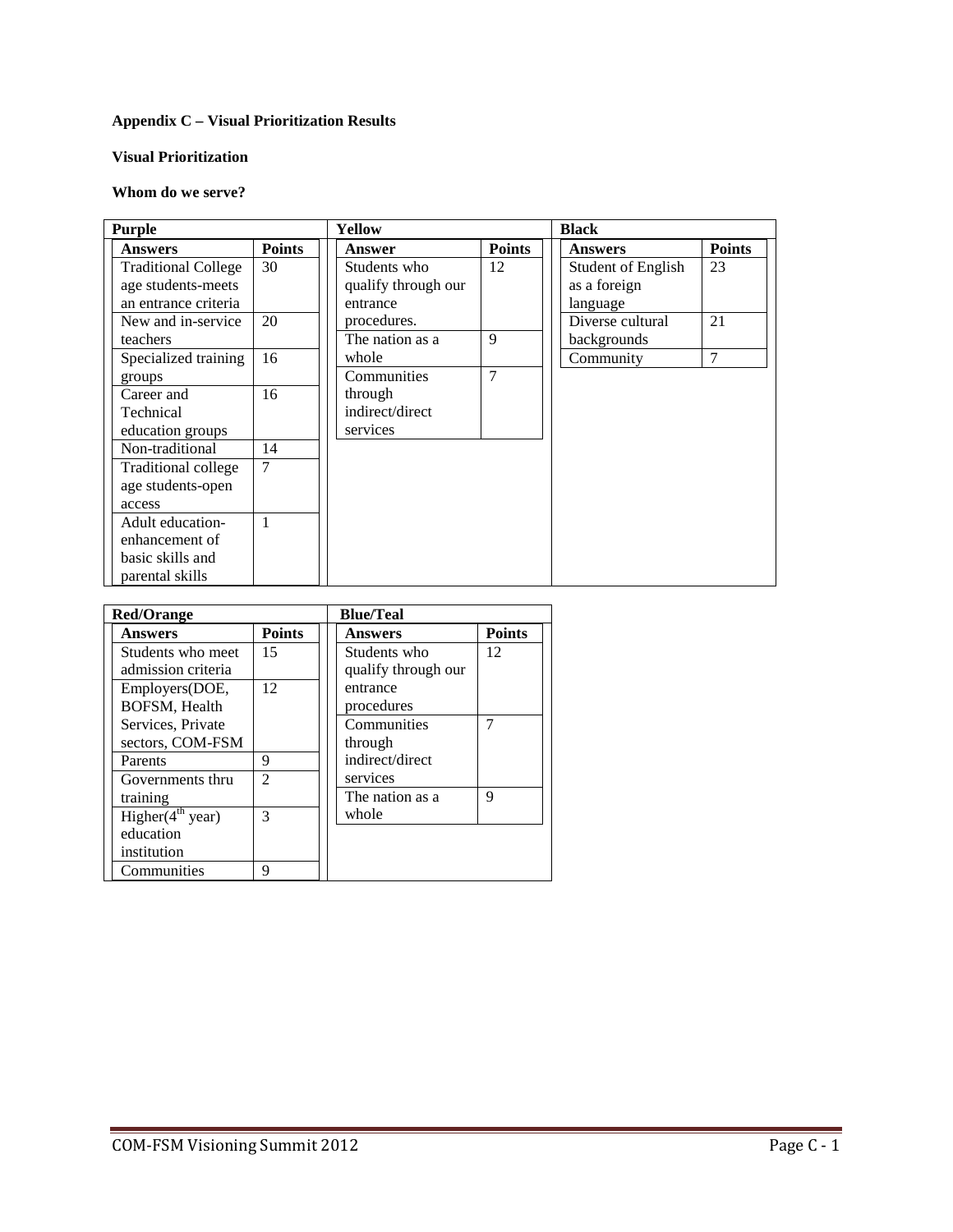#### **What do we value?**

| Yellow                  |               | <b>Black</b>        |                | <b>Black</b>                    |  |
|-------------------------|---------------|---------------------|----------------|---------------------------------|--|
| <b>Answers</b>          | <b>Points</b> | <b>Answers</b>      | <b>Points</b>  | <b>Points</b><br><b>Answers</b> |  |
| Learner-centered        | 7             | High quality        | 14             | 23<br><b>Student of English</b> |  |
| Innovation              | 6             | education           |                | as a foreign                    |  |
| Honesty                 | 6             | Learner-            | 10             | language                        |  |
| <b>Ethical Behavior</b> | 6             | centeredness        |                | 21<br>Diverse cultural          |  |
| Commitment and          | 6             | Teamwork and        | 10             | backgrounds                     |  |
| hard work               |               | accountability      |                | $\overline{7}$<br>Community     |  |
| Teamwork                | 6             | We promote values   | $\overline{4}$ |                                 |  |
| Accountability          | 6             | of universal human  |                |                                 |  |
| Professional            | 5             | rights              |                |                                 |  |
| behavior                |               | Our cultures and    | $\mathcal{E}$  |                                 |  |
| <b>Cultural Values</b>  | 5             | identities          |                |                                 |  |
|                         |               | Professional        | 3              |                                 |  |
|                         |               | behavior            |                |                                 |  |
|                         |               | Commitment and      | 3              |                                 |  |
|                         |               | hard work           |                |                                 |  |
|                         |               | Innovation          | $\overline{2}$ |                                 |  |
|                         |               | Honesty and ethical |                |                                 |  |
|                         |               | behavior            |                |                                 |  |

| <b>Blue/Teal</b>        |               |  |  |  |
|-------------------------|---------------|--|--|--|
| Answers                 | <b>Points</b> |  |  |  |
| Learner-centered        |               |  |  |  |
| Innovation              | 6             |  |  |  |
| Honesty                 | 6             |  |  |  |
| <b>Ethical Behavior</b> | 6             |  |  |  |
| Commitment and          | 6             |  |  |  |
| hard work               |               |  |  |  |
| Teamwork                | 6             |  |  |  |
| Accountability          | 6             |  |  |  |
| Professional            | 5             |  |  |  |
| behavior                |               |  |  |  |
| <b>Cultural Values</b>  |               |  |  |  |

@ WHO PRE WE? b) Who DO WE SERVE? **ODO a** US acordited THE 88 8. ... stude ish as a toninh ... a 2-15 IHE<br>... 95% dependent of Compact \$ ... . ... *Griguare* .... 1 college that offers & services and there chiltered backgrounds. - No longer the sole IHE in the FSN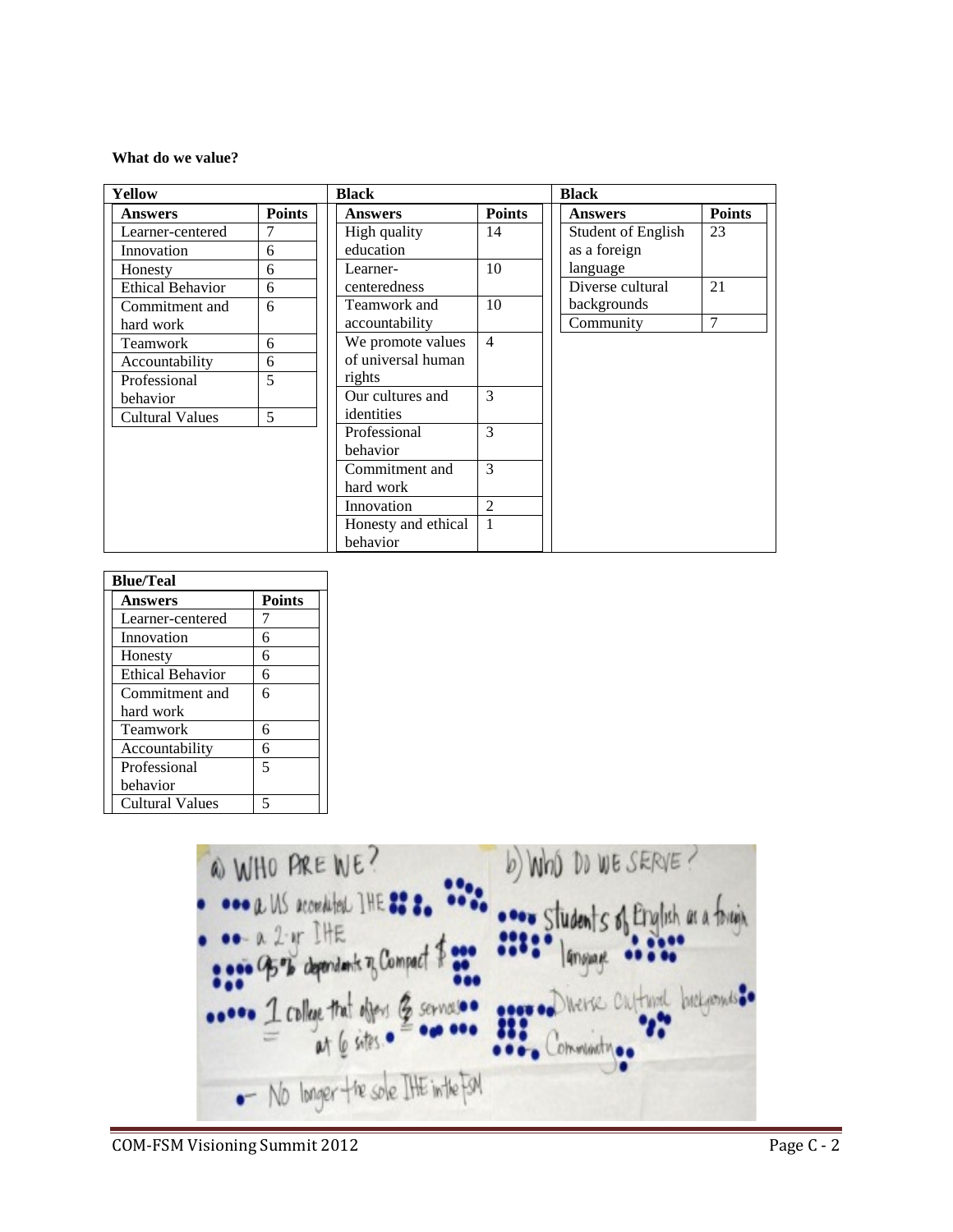#### **Who Are We?**

| <b>Black</b>          |               | <b>Blue/Teal</b>        |               | Green                |               |
|-----------------------|---------------|-------------------------|---------------|----------------------|---------------|
| <b>Answers</b>        | <b>Points</b> | <b>Answers</b>          | <b>Points</b> | <b>Answers</b>       | <b>Points</b> |
| A U.S accredited      | 19            | Institution of          | 12            | National Institution | 15            |
| institution of higher |               | <b>Higher Education</b> |               | of Higher            |               |
| learning              |               | <b>Learner Centered</b> | 12            | Education for FSM.   |               |
| 95% dependent of      | 15            | Uniquely                | 7             | The institution of   | 14            |
| Compact money         |               | Micronesian             |               | first choice to meet |               |
| 1 college that offer  | 14            | (unique) Diversity      | 6             | training needs for   |               |
| services at 6 sites   |               | Globally connected      | 5             | FSM(this is what     |               |
| A 2 year institution  | $\mathcal{E}$ | Member of WASC          |               | we want to be)       |               |
| of higher learning    |               | Public Corporation      | $\Omega$      | Micronesian          | 10            |
| No longer the sole    | $\mathbf{1}$  |                         |               | college dedicated    |               |
| institution of higher |               |                         |               | to continuous        |               |
| learning in the       |               |                         |               | improvement $&$      |               |
| <b>FSM</b>            |               |                         |               | student centered     |               |
|                       |               |                         |               | learning             |               |

#### **How are we distinctive?**

| Yellow              |               | Black                  |               | <b>Blue/Teal</b>    |               |
|---------------------|---------------|------------------------|---------------|---------------------|---------------|
| <b>Answers</b>      | <b>Points</b> | <b>Answers</b>         | <b>Points</b> | <b>Answers</b>      | <b>Points</b> |
| Almost $100\%$ of   | 12            | An institution of      | 21            | Small population    | 15            |
| the students depend |               | higher education in    |               | spread over a vast  |               |
| on Pell grant       |               | geographically         |               | area of Ocean       |               |
| Small population    | 11            | remote.                |               | Almost $100\%$ of   | 14            |
| spread over a vast  |               | economically           |               | the students depend |               |
| area of Ocean       |               | stagnant, highly       |               | on Pell grant       |               |
| Geographical        | 10            | diverse, widely        |               | Geographical        | 10            |
| location            |               | dispersed, high        |               | location            |               |
| Diverse language    | 7             | expectation            |               | Diverse language    | 8             |
| & cultures          |               | environment            |               | & cultures          |               |
|                     |               | New college in a       | 14            |                     |               |
|                     |               | young developing       |               |                     |               |
|                     |               | country                |               |                     |               |
|                     |               | <b>Family Friendly</b> | 10            |                     |               |
|                     |               | Environment            |               |                     |               |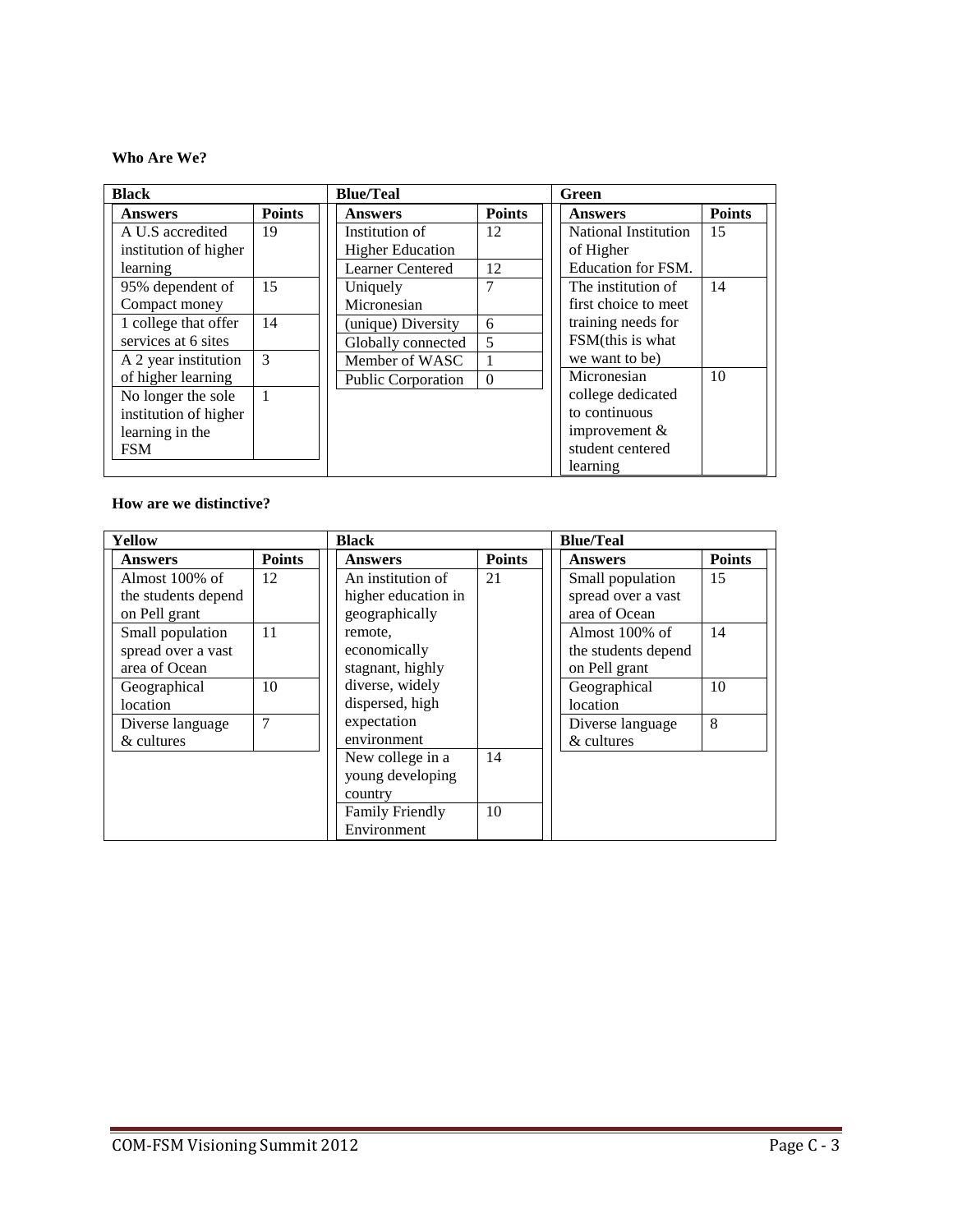# **Appendix D - Participants**

# **COM-FSM Visioning Summit 2012 - Participants**

# **External Participants**

| <b>First</b><br><b>Name</b> | Last<br><b>Name</b> | Agency                                                        |
|-----------------------------|---------------------|---------------------------------------------------------------|
| Catherine                   | Allen               | Congress of the FSM                                           |
| Sebastian                   | Amor                | Pohnpei Department<br>of Education                            |
| Dominic                     | Fanasug             | Yap Department of<br>Education                                |
| Melner                      | Isaac               | Moylan's Insurance                                            |
| Francis I                   | Itimai              | Government of the<br><b>Federated States of</b><br>Micronesia |
| Augustine                   | Kohler              | Government of the<br><b>Federated States of</b><br>Micronesia |
| Ishmael                     | Lebehn              | Pohnpei State<br>Legislature                                  |
| Sendilina                   | Lekka               | Pohnpei State<br>Legislature                                  |
| Edgar                       | Lickaneth           | Pohnpei State<br>Legislature                                  |
| Rupeni                      | Mario               | Secretariat of the<br>Pacific Community                       |
| Anna                        | Mendiola            | <b>FSM</b> Development<br><b>Bank</b>                         |
| Lorin                       | Robert              | Government of the<br><b>Federated States of</b><br>Micronesia |
| Jesse                       | Sidney              | <b>FSM</b> Department of<br>Education                         |
| Magdalena Walter            |                     | Pohnpei State<br>Legislature                                  |

# **Internal Participants**

|         | <b>FirstName</b> LastName Campus |          |
|---------|----------------------------------|----------|
| Reedson | Abraham                          | National |

| <b>FirstName</b> | <b>LastName</b> | <b>Campus</b>   |
|------------------|-----------------|-----------------|
| Benjamin         | Akkin           | Chuuk           |
| Francis          | Alex            | National        |
| Allan            | Alosima         | Pohnpei         |
| Jeff             | Arnold          | Pohnpei         |
| Darcy            | Augustine       | National        |
| Arbel            | Ben             | <b>National</b> |
| Alipherta        | Benjamin        | Pohnpei         |
| Kathy            | Benjamin        | National        |
| Snyther          | Biza            | <b>National</b> |
| Leilani          | Biza            | National        |
| Taulung          | <b>Bollie L</b> | Pohnpei         |
| Teodoro          | <b>Bueno</b>    | Kosrae          |
| Edper            | Castro          | National        |
| Warren           | Ching           | <b>National</b> |
| Anna             | Cruz            | Pohnpei         |
| Jim              | Currie          | College         |
| Paul             | Dacanay         | <b>National</b> |
| Joseph           | Daisy           | College         |
| Doman            | Daoas           | National        |
| Mike             | Dema            | National        |
| Mariana          | Dereas          | College         |
| Cecilia          | Dibay           | Yap             |
| Danny            | Dumantay        | National        |
| Gardner          | Edgar           | Pohnpei         |
| Eugene           | Edmund          | National        |
| Churchill        | Edward          | <b>BOR</b>      |
| Norma            | Edwin           | National        |
| Delihna          | Ehmes           | National        |
| Taylor           | Elidok          | Pohnpei         |
| Meiwen           | Enlet           | National        |
| Cooper           | Etse            | Pohnpei         |
| <b>Stanley</b>   | Etse            | Pohnpei         |
| Mathias          | Ewarmai         | <b>FMI</b>      |
| Moses            | Faimau          | Yap             |
| Mary             | Figir           | <b>BOR</b>      |
| Paul             | Gallen          | National        |
| Emmanuela Garcia |                 | Pohnpei         |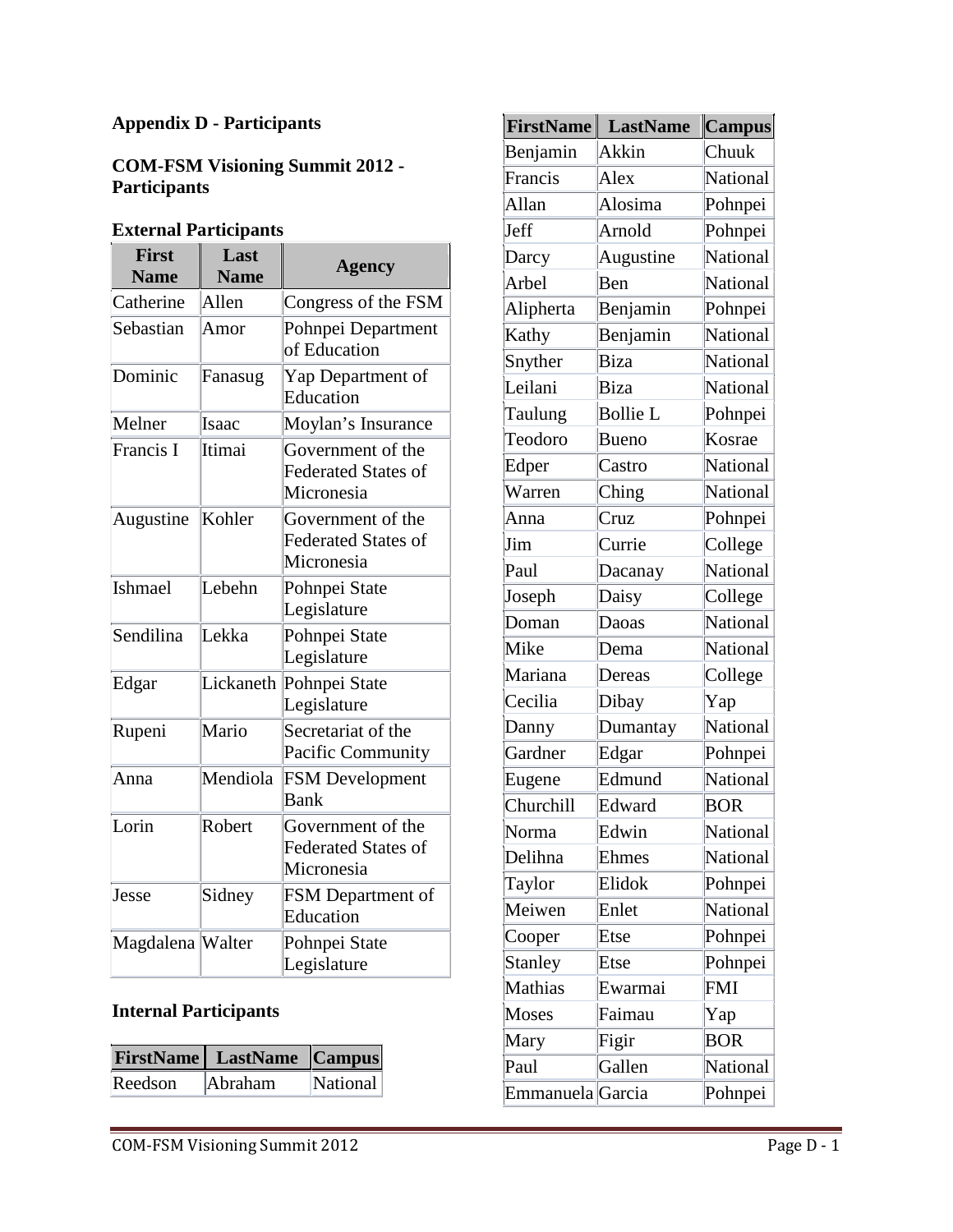| <b>FirstName</b> | <b>LastName</b> | <b>Campus</b>   |
|------------------|-----------------|-----------------|
| Joe              | Habuchmai       | College         |
| Hadleen          | Hadley          | National        |
| William          | Haglelgam       | National        |
| Jennifer         | Hainrick        | National        |
| Eddie            | Haleyalig       | National        |
| Rita             | Harris          | Pohnpei         |
| Frankie          | Harriss         | College         |
| Kathy            | Hayes           | <b>National</b> |
| Jimmy            | Hicks           | National        |
| Alton            | Higashi         | Chuuk           |
| Chris            | Igem            | <b>FMI</b>      |
| Angelburt        | Igemera         | National        |
| Angelburt        | Igemera         | <b>National</b> |
| Benina           | Ilon            | National        |
| Ikoli            | Ilongo          | National        |
| Engly            | Ioanis          | <b>National</b> |
| Mike             | Ioanis          | National        |
| Grilly           | Jack            | National        |
| Ambelly          | Jacob           | National        |
| Semens           | James           | Pohnpei         |
| Castro           | Joab            | National        |
| Diaz             | Joseph          | Pohnpei         |
| Kind             | Kanto           | Chuuk           |
| Resida           | Keller          | National        |
| Ketiner          | Kenneth         | National        |
| Kalwin           | Kephas          | Kosrae          |
| Mark             | Kostka          | National        |
| Margaret         | Lebehn          | National        |
| Sinobu           | Lebehn          | National        |
| Dana             | Leeling         | National        |
| Nasako           | Madsen          | National        |
| Marlene          | Mangonon        | <b>National</b> |
| George           | Mangonon        | National        |
| Mariano          | Marcus          | Chuuk           |
| Donre            | Maria           | Pohnpei         |
| Juvileen         | Mariano         | National        |
| Marcellino       | Martin          | Pohnpei         |

| <b>FirstName</b> | <b>LastName</b> | <b>Campus</b>   |
|------------------|-----------------|-----------------|
| Marian           | Medalla         | <b>National</b> |
| Francisco        | Mendiola        | National        |
| Maurine          | Mendiola        | National        |
| Kasio            | Mida            | <b>BOR</b>      |
| McGurruth        | Miguel          | National        |
| Sue              | Moses           | National        |
| Sven             | Mueller         | National        |
| Rencelly         | Nelson          | National        |
| Mike             | Nena            | Kosrae          |
| Joey             | Oducado         | <b>National</b> |
| Alfred           | Olter           | <b>National</b> |
| Cindy            | Pastor          | Pohnpei         |
| Kasiano          | Paul            | National        |
| Ross             | Perkins         | National        |
| Debra            | Perman          | Pohnpei         |
| Nelchor          | Permitez        | Pohnpei         |
| Kiyoshi          | Phillip         | <b>National</b> |
| <b>Jackson</b>   | Phillip         | National        |
| Augustine        | Primo           | Pohnpei         |
| Rafael           | Pulmano         | <b>National</b> |
| John             | Ranahan         | National        |
| Jean             | Ranahan         | Pohnpei         |
| <b>Bastor</b>    | Raymond         | National        |
| Cirilo           | Reccana         | Pohnpei         |
| Juvelina         | Rempis          | National        |
| Sshermick        | Rieuo           | National        |
| Ringlen          | Ringlen         | College         |
| Monica           | Rivera          | National        |
| <b>Bruce</b>     | Robert          | National        |
| Lourdes          | Roboman         | Yap             |
| Joyce            | Roby            | Pohnpei         |
| Dacanay          | Rudelyn         | National        |
| Joe              | Saimon          | National        |
| Penselynn        | Sam             | National        |
| Lucia            | Sam             | <b>National</b> |
| Karleen          | Samuel          | National        |
| Juan             | <b>Santos</b>   | National        |